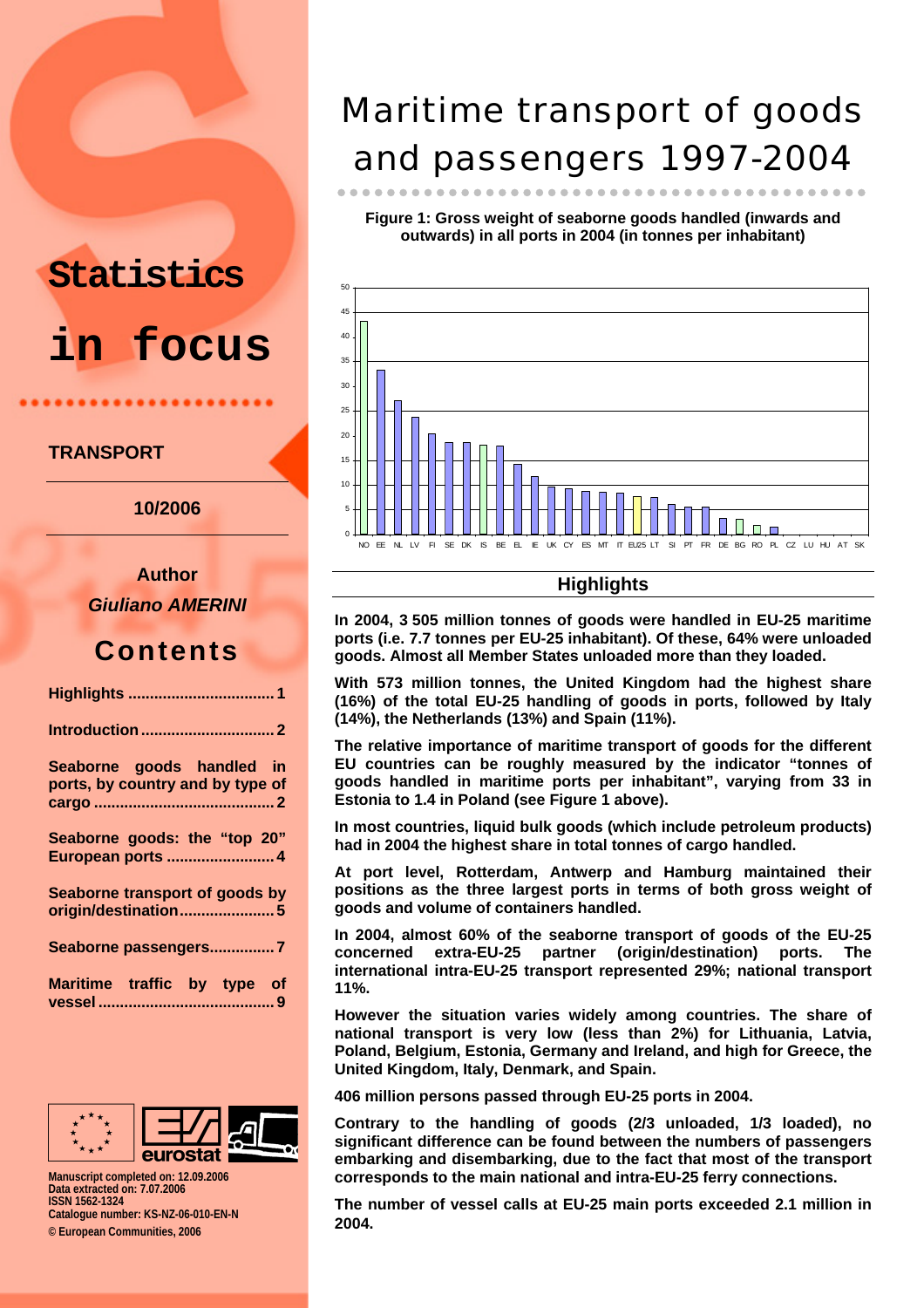#### **Introduction**

This "Statistics in Focus" is based on data collected in the frame of the EU-25 maritime statistics Directive (Council Directive 95/64/EC of 8.12.1995 on statistical returns in respect of carriage of goods and passengers

by sea). Not all Member States have reported for all aspects during the period 1997-2004. Country-specific remarks are listed in the Methodological Notes.

#### **Seaborne goods handled in ports, by country and by type of cargo**

Table 1 shows the volume of goods handled in the EU-25 ports, as well as in Bulgarian, Romanian, Icelandic and Norwegian ports that reported data. In 2004, 3 505 million tonnes were handled in the EU-25 ports and of these, around 64% were goods unloaded (inwards). Care must be taken when interpreting the total figures (inwards + outwards) as a measure of "transport of goods", as these totals may include some double counting (for example goods loaded and unloaded in ports of the same country).

In 2004, of the total volume of goods handled in ports, the percentage unloaded was 87 % in Malta, followed by Cyprus and the Netherlands (with 82% and 77% respectively), whereas Finland, Denmark and Sweden unloaded less than 55%. All old Member States, as well as Cyprus, Malta and Slovenia unloaded more than they

loaded. On the contrary in Poland and the three Baltic countries (Estonia, Latvia and Lithuania) the outward volume was dominant and its share reached 93% in Latvia and 91% in Estonia. However, it should be mentioned that these countries' share in the total EU-25 is small. In Norway the outward volume was also dominant, with a share of 67%. For Norway and the three Baltic countries the outward volume is mainly due to exports of oil, whereas it is due to export of dry bulk for Poland.

The United Kingdom has a coastline measuring approximately 12 400 km. The UK is the leading EU-25 country in seaborne transport of goods, with 573 million tonnes handled in 2004, representing more than 16% of the EU-25 total. The UK is followed by Italy, with a share of 14%, the Netherlands (13%) and Spain (11%).

|              | 1997         | 1998         | 1999         | 2000         | 2001         | 2002         | 2003         |             | 2004                    |              | Growth<br>2003-2004 |
|--------------|--------------|--------------|--------------|--------------|--------------|--------------|--------------|-------------|-------------------------|--------------|---------------------|
|              | <b>Total</b> | <b>Total</b> | <b>Total</b> | <b>Total</b> | <b>Total</b> | <b>Total</b> | <b>Total</b> |             | <b>Inwards Outwards</b> | <b>Total</b> | $(\%)$              |
| <b>BE</b>    | 161.6        | 171.0        | 165.6        | 179.3        | 174.2        | 173.8        | 181.1        | 108.9       | 78.9                    | 187.9        | 3.7%                |
| DK.          | 124.0        | 105.0        | 97.2         | 96.6         | 94.0         | 94.3         | 103.9        | 54.6        | 45.8                    | 100.4        | $-3.4%$             |
| DE           | 213.4        | 217.4        | 221.6        | 242.5        | 246.1        | 246.3        | 254.8        | 168.5       | 103.4                   | 271.9        | 6.7%                |
| EE           |              |              |              |              | 40.4         | 44.7         | 47.1         | 4.0         | 40.8                    | 44.8         | $-4.9%$             |
| EL           | 101.3        | 110.5        | 112.6        | 127.8        | 122.2        | 147.7        | 162.5        | 92.7        | 65.2                    | 157.9        | $-2.8%$             |
| ES           | 270.6        | 280.2        | 295.7        | 234.9        | 315.1        | 326.0        | 343.7        | 269.9       | 103.2                   | 373.1        | 8.5%                |
| <b>FR</b>    | 305.1        | 319.0        | 315.1        | 325.8        | 318.2        | 319.0        | 330.2        | 240.5       | 93.5                    | 334.0        | 1.2%                |
| IE           | 36.4         | 40.0         | 42.9         | 45.3         | 45.8         | 44.9         | 46.1         | 34.7        | 13.0                    | 47.7         | 3.5%                |
| IT.          | 459.2        | 475.6        | 462.9        | 446.7        | 444.8        | 457.9        | 477.0        | 338.4       | 146.6                   | 485.0        | 1.7%                |
| CY           |              |              |              |              |              | 7.2          | 7.3          | 5.6         | 1.3                     | 6.8          | $-6.3%$             |
| LV           |              |              |              |              | 56.8         | 52.0         | 54.7         | 3.5         | 51.3                    | 54.8         | 0.2%                |
| LT.          |              |              |              |              | 21.0         | 24.4         | 30.2         | 4.4         | 21.5                    | 25.8         | $-14.4%$            |
| MT           |              |              |              |              |              |              | 3.4          | 3.0         | 0.4                     | 3.5          | 2.2%                |
| NL           | 402.2        | 405.4        | 395.7        | 405.9        | 405.8        | 413.3        | 410.3        | 339.5       | 101.2                   | 440.7        | 7.4%                |
| PL           |              |              |              |              | 46.2         | 48.1         | 51.0         | 16.5        | 35.8                    | 52.3         | 2.5%                |
| PT           | 54.7         | 57.6         | 58.8         | 56.4         | 56.2         | 55.6         | 57.5         | 43.1        | 15.9                    | 59.1         | 2.7%                |
| SI           |              |              |              |              | 9.2          | 9.3          | 10.8         | 8.8         | 3.3                     | 12.1         | 11.7%               |
| FI.          | 75.3         | 76.5         | 77.4         | 80.7         | 96.1         | 99.1         | 104.5        | 58.5        | 48.0                    | 106.5        | 1.9%                |
| <b>SE</b>    | 149.9        | 155.7        | 156.4        | 159.3        | 152.8        | 154.6        | 161.5        | 90.6        | 76.8                    | 167.4        | 3.6%                |
| UK           | 558.5        | 568.5        | 565.7        | 573.0        | 566.4        | 558.3        | 555.7        | 342.4       | 230.6                   | 573.1        | 3.1%                |
| <b>EU-25</b> |              |              |              |              |              |              | 3 3 9 3 . 3  | 2 2 2 8 . 2 | 1 276.5                 | 3 504.7      | 3.3%                |
| <b>EU-15</b> | 2912.2       | 2982.4       | 2967.6       | 2974.2       | 3 037.7      | 3 090.8      | 3 188.8      | 2 182.4     | 1 1 2 2.2               | 3 3 0 4 .6   | 3.6%                |
| <b>BG</b>    |              |              |              |              | 20.2         | 20.4         | 21.4         | 13.6        | 9.5                     | 23.1         | 7.9%                |
| <b>RO</b>    |              |              |              |              | 27.6         | 32.7         | 36.0         | 22.4        | 18.2                    | 40.6         | 12.8%               |
| IS.          |              | 4.8          | 5.0          | 5.1          | 4.9          | 4.8          | 5.0          | 3.4         | 1.9                     | 5.3          | 6.0%                |
| <b>NO</b>    |              |              |              |              |              | 190.0        | 186.8        | 64.9        | 133.3                   | 198.2        | 6.1%                |
| <b>Total</b> | 2912.2       | 2987.2       | 2972.6       | 2979.3       | 3 264.0      | 3 5 24.4     | 3 642.5      | 2 3 3 2 . 5 | 1 439.4                 | 3771.9       | 3.6%                |

**Table 1***:* **Gross weight of seaborne goods handled in all ports (in million tonnes)**

Total tonnage handled in the EU-25 rose from 3 393 million tonnes in 2003 to 3 505 million tonnes in 2004 (+3.3%), the most important increases being registered by Slovenia (+12%), Spain (+9%) and the Netherlands (+7%). Between 2003 and 2004 the volume of goods handled grew in all Member States except Lithuania

(-14%), Cyprus (-6%), Estonia (-5%), Denmark (-3%) and Greece (-3%). It should be noted that Lithuania, Denmark and Greece were among the countries which showed an increase of over 10% between 2002 and 2003.

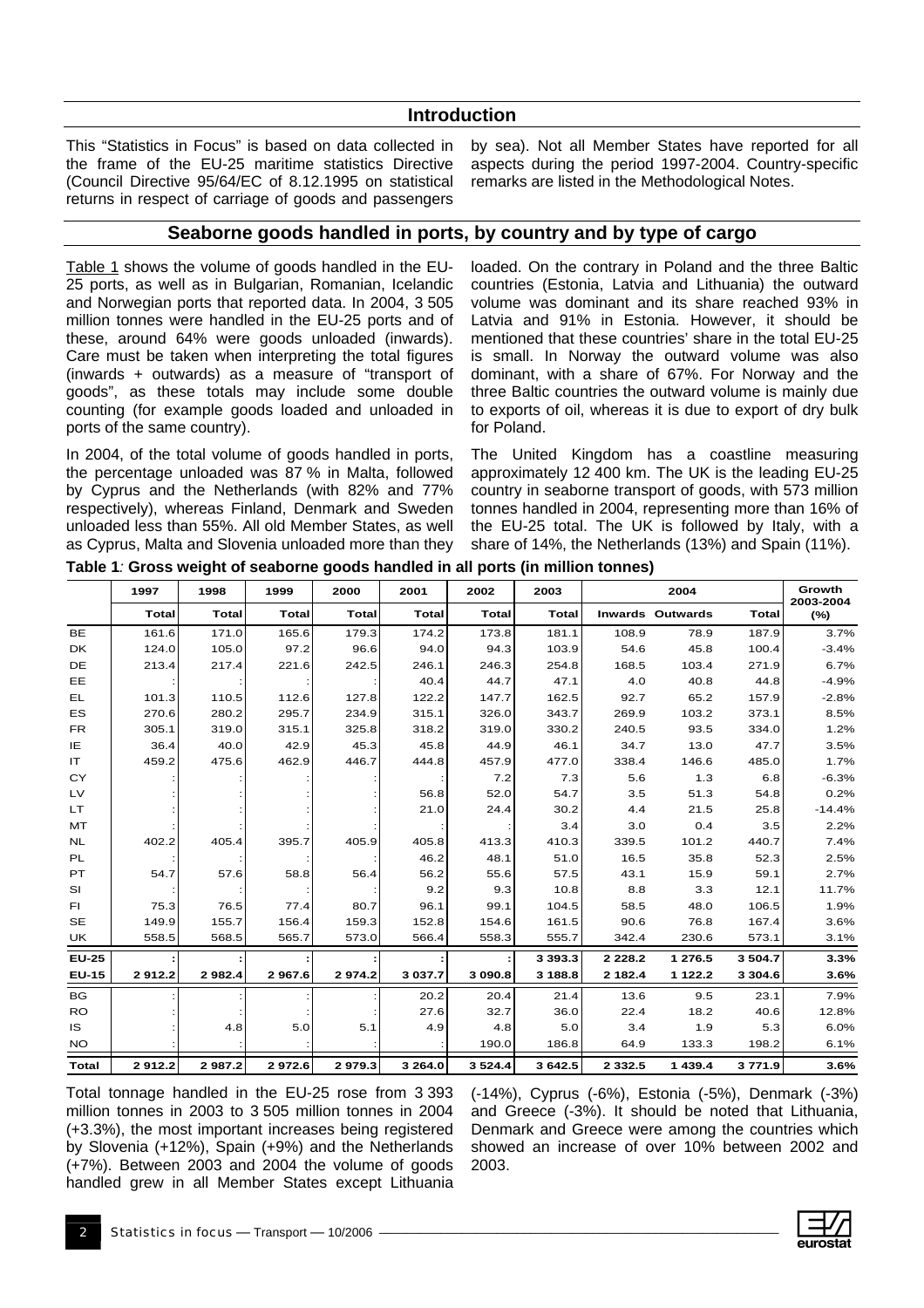Denmark is the only country which recorded a fall in the volume handled since 1997: from 124 million tonnes in 1997 to 100 million tonnes in 2004 (-19%), mainly due to a decline in the transport of coal and in the transport of road goods vehicles and accompanying trailers after the opening of the Great Belt bridge and the Øresund bridge. On the other hand, figures for Greece and Finland show the highest increase on the same period. However, in these cases the increases are mostly due to the improvement of the statistical coverage (for more information see notes on page 11).

Table 2 illustrates the distribution by type of cargo of goods handled in the main ports of the EU-25 countries, Bulgaria, Romania and Norway. In most countries, liquid bulk goods had the highest share in total goods. This share was 66% for Estonia, 58% for Norway (due to important volumes of North Sea oil), 57% for Lithuania and 53% for France, whereas, at the other extreme, it equaled just 18% for Slovenia, 21% for Belgium and 26% for Germany.

A large amount of dry bulk was handled in particular by the Netherlands, the UK and Spain (146 million, 114 million and 106 million tonnes respectively). Dry bulk goods were dominant in total goods handled in the main ports for Slovenia (61%) and Poland (46%). For Slovenia it mainly consisted in the handling of ores and coal and mainly of coal in Poland.

Container transport was significant for Germany and Belgium, with a 34% and a 33% share of total goods handled respectively, whereas the share of Ro-Ro mobile units was high for Denmark and Sweden (26% of the total). The United Kingdom recorded by far the highest weight (93 million tonnes) in relation to Ro-Ro mobile units handling, almost twice as much as the second placed country, Italy (51 million).

Latvia and Finland had a significant share of 'other cargo' (more than 17% of total goods), the category that includes, amongst others, forestry products as well as iron and steel products.

Table 2: Gross weight of seaborne goods handled (inwards and outwards) in main ports<sup>(1)</sup> in 2004 by type **of cargo(2) (in % of total cargo handled)** 

|              |                             |                   |                     | Share in % of total cargo handled in main ports |                                               | <b>Total cargo</b> | <b>Total cargo</b> |                                         |                                        |
|--------------|-----------------------------|-------------------|---------------------|-------------------------------------------------|-----------------------------------------------|--------------------|--------------------|-----------------------------------------|----------------------------------------|
|              | <b>Liquid bulk</b><br>goods | Dry bulk<br>goods | Large<br>containers | Ro Ro<br><b>Mobile</b><br><b>Units</b>          | Other<br>cargo, not<br>elsewhere<br>specified | <b>Unknown</b>     | <b>Total</b>       | handled in<br>main ports<br>(million t) | handled in<br>all ports<br>(million t) |
| <b>BE</b>    | 21%                         | 22%               | 33%                 | 12%                                             | 11%                                           | 0%                 | 100%               | 185.6                                   | 187.9                                  |
| <b>DK</b>    | 35%                         | 32%               | 5%                  | 26%                                             | 3%                                            | 0%                 | 100%               | 87.9                                    | 100.4                                  |
| DE           | 26%                         | 21%               | 34%                 | 14%                                             | 6%                                            | 0%                 | 100%               | 266.1                                   | 271.9                                  |
| EE           | 66%                         | 14%               | 2%                  | 7%                                              | 11%                                           | 0%                 | 100%               | 44.8                                    | 44.8                                   |
| EL           | 32%                         | 28%               | 13%                 | 22%                                             | 4%                                            | 0%                 | 100%               | 132.3                                   | 157.9                                  |
| ES           | 37%                         | 28%               | 23%                 | 5%                                              | 6%                                            | 0%                 | 100%               | 373.1                                   | 373.1                                  |
| <b>FR</b>    | 53%                         | 25%               | 10%                 | 7%                                              | 4%                                            | 0%                 | 100%               | 325.2                                   | 334.0                                  |
| IE           | 29%                         | 32%               | 16%                 | 19%                                             | 3%                                            | 0%                 | 100%               | 42.8                                    | 47.7                                   |
| IT           | 48%                         | 19%               | 16%                 | 11%                                             | 6%                                            | 0%                 | 100%               | 472.0                                   | 485.0                                  |
| CY           | 35%                         | 19%               | 30%                 | 3%                                              | 12%                                           | 1%                 | 100%               | 6.8                                     | 6.8                                    |
| LV           | 42%                         | 37%               | 2%                  | 2%                                              | 18%                                           | 0%                 | 100%               | 53.9                                    | 54.8                                   |
| <b>LT</b>    | 57%                         | 24%               | 4%                  | 6%                                              | 8%                                            | 0%                 | 100%               | 25.8                                    | 25.8                                   |
| MT           | 33%                         | 22%               | 23%                 | 6%                                              | 16%                                           | 0%                 | 100%               | 3.5                                     | 3.5                                    |
| <b>NL</b>    | 43%                         | 33%               | 15%                 | 4%                                              | 5%                                            | 0%                 | 100%               | 439.9                                   | 440.7                                  |
| <b>PL</b>    | 27%                         | 46%               | 6%                  | 6%                                              | 14%                                           | 0%                 | 100%               | 52.0                                    | 52.3                                   |
| PT           | 48%                         | 30%               | 14%                 | 1%                                              | 7%                                            | 0%                 | 100%               | 57.3                                    | 59.1                                   |
| SI           | 18%                         | 61%               | 13%                 | 0%                                              | 8%                                            | 0%                 | 100%               | 12.0                                    | 12.1                                   |
| FI           | 32%                         | 26%               | 12%                 | 13%                                             | 17%                                           | 0%                 | 100%               | 99.2                                    | 106.5                                  |
| <b>SE</b>    | 39%                         | 19%               | 6%                  | 26%                                             | 11%                                           | 0%                 | 100%               | 146.8                                   | 167.4                                  |
| UK           | 48%                         | 20%               | 10%                 | 17%                                             | 5%                                            | 0%                 | 100%               | 558.2                                   | 573.1                                  |
| <b>EU-25</b> | 41%                         | 25%               | 16%                 | 11%                                             | 7%                                            | 0%                 | 100%               | 3 3 8 5 . 2                             | 3 504.7                                |
| <b>BG</b>    | 37%                         | 43%               | 5%                  | 2%                                              | 13%                                           | 0%                 | 100%               | 23.1                                    | 23.1                                   |
| <b>RO</b>    | 31%                         | 44%               | 10%                 | 0%                                              | 15%                                           | 0%                 | 100%               | 40.6                                    | 40.6                                   |
| IS           |                             |                   |                     |                                                 |                                               |                    |                    |                                         | 5.3                                    |
| <b>NO</b>    | 58%                         | 28%               | 2%                  | 3%                                              | 8%                                            | 0%                 | 100%               | 180.8                                   | 198.2                                  |
| <b>Total</b> | 42%                         | 26%               | 15%                 | 11%                                             | 7%                                            | 0%                 | 100%               | 3629.7                                  | 3771.9                                 |

(1) According to the Directive, "main ports", in terms of transport of goods, are ports handling more than 1 million tonnes of goods annually.

(2) Liquid bulk: Liquefied gas, Crude oil, Oil products, other liquid bulk goods

Dry bulk: Ores, Coal, Agricultural products (e.g. grain, soya, tapioca), Other dry bulk goods

Large containers: 20 ft freight units, 40 ft freight units, Freight units > 20 ft and < 40 ft, Freight units > 40 ft

Ro Ro mobile units : a) Mobile self-propelled units: Road goods vehicles and accompanying trailers, Passenger cars, motorcycles and accompanying trailers/caravans,

Passenger buses, Trade vehicles (including import/export motor vehicles), Live animals on the hoof, Other mobile self-propelled units.

b) Mobile non-self-propelled units: Unaccompanied road goods trailers and semi-trailers, Unaccompanied caravans and other road, agricultural and

industrial vehicles, Rail wagons, shipborne port-to-port trailers, and shipborne barges engaged in goods transport, Other mobile non-self-propelled units Other cargo, not elsewhere specified: Forestry products, Iron and steel products, other general cargo.

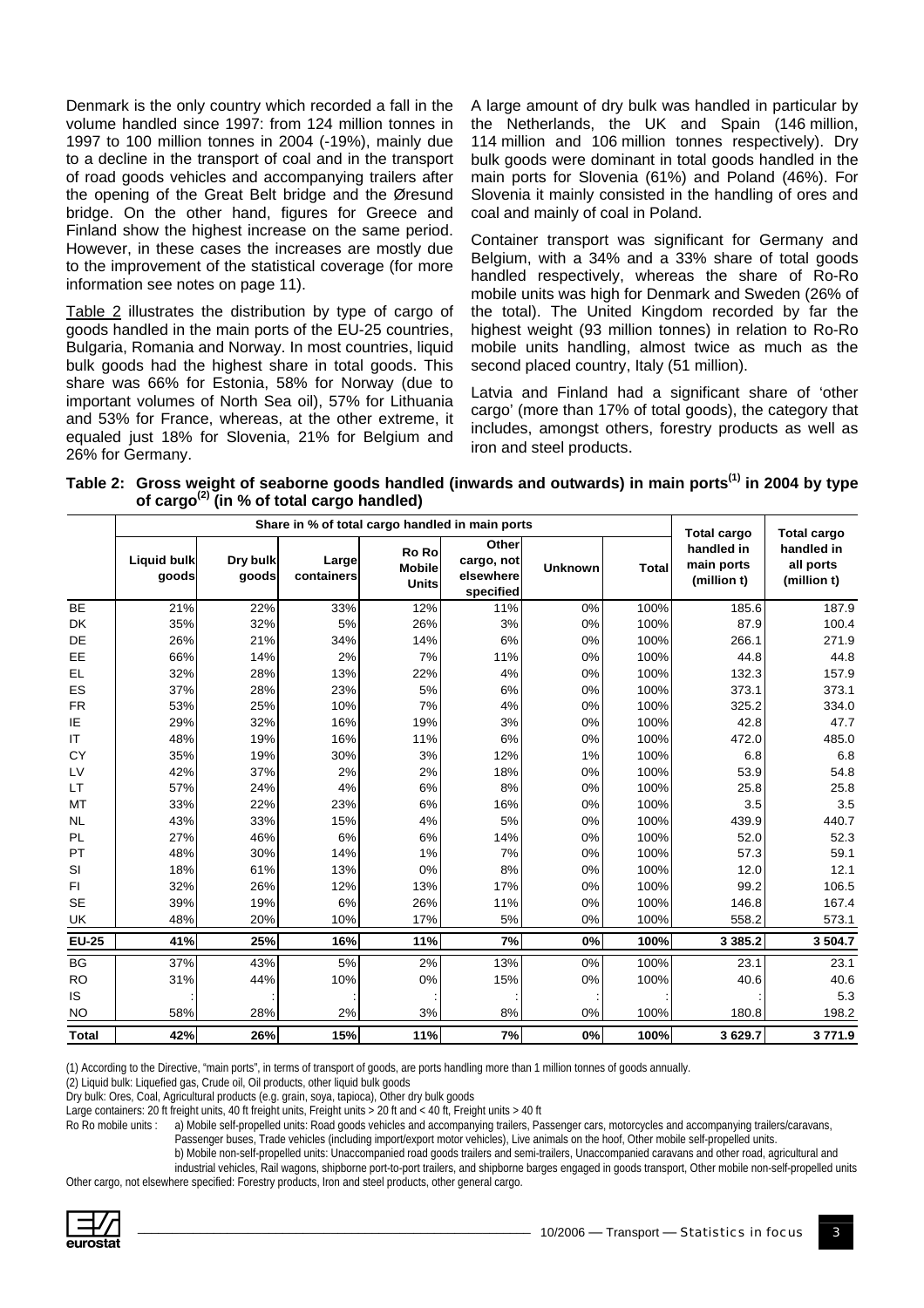#### **Seaborne goods: the "top 20" European ports**

The top 20 ports on the basis of gross weight of goods handled are listed in Table 3. Rotterdam and Antwerp have maintained their position since 1997. In particular, Rotterdam alone accounted for 23% of the tonnage handled in the top-20 ports, i.e. 9% of the total EU-25, in 2004. It handled more goods than the ports of Antwerp, Hamburg and Marseille (ranked second, third and fourth) combined. Most of the transhipment in Rotterdam involves bulk goods such as oil, chemicals, coal and ores. In addition, Rotterdam is Europe's largest container port. The port plays an important role in the export of products to overseas and intercontinental destinations such as the United States and the Far East.

The Norwegian port of Bergen appears in fifth position in the ranking since 2002. The absence of Bergen in the rankings of previous years is explained by the fact that the Norwegian authorities started to report data in 2002. The high volumes are essentially due to oil transported.

Algeciras shows the highest increase in volumes handled since 1997 (+54%), improving its position in the ranking from  $17<sup>th</sup>$  to  $10<sup>th</sup>$ . More than 50% of the cargo handled in Algeciras in 2004 was large containers.

The ports of Bremen & Bremerhaven and Hamburg also report notable increases in the tonnage handled since 1997, +48% and +43% respectively. In those two ports the most handled type of cargo was also large containers, 62% and 59% respectively of all cargo handled.

Three ports have seen their tonnage reduced compared to 1997: Trieste, London and Marseille. The most significant fall was registered by Trieste (-11%), the port loosing seven positions in the ranking compared to 1997. London still suffered from the closure of a major oil terminal and had not yet been able to reach 1997 volumes.

Since 2001, the figures for Dutch ports may possibly be slightly underestimated as no national transport has been reported for these years. However, the share of national transport in the total was very low (less than 1% at country level) in the data reported for the period 1997 to 2000.

Between 2003 and 2004 the top ten ports remained the same, even if they recorded different growth in the volume of goods handled between these two years.

Two ports are no longer in the top 20: Forth and Tallinn (ranked 17 and 18 respectively in 2003).

| Table 3: Top 20 cargo ports in 2004 - on the basis of gross weight of goods handled (in million tonnes) |  |
|---------------------------------------------------------------------------------------------------------|--|
|---------------------------------------------------------------------------------------------------------|--|

|              |                           | 1997         | 2002         | 2003         | 2004  |                                  |       |                             |                              |                     |                                 |                                               |                      |                      |  |
|--------------|---------------------------|--------------|--------------|--------------|-------|----------------------------------|-------|-----------------------------|------------------------------|---------------------|---------------------------------|-----------------------------------------------|----------------------|----------------------|--|
|              |                           |              |              |              |       |                                  |       |                             | By type of cargo handled (%) |                     |                                 | Growth                                        | Growth               |                      |  |
| Rank<br>2004 | Port                      | <b>Total</b> | <b>Total</b> | <b>Total</b> |       | <b>Inwards Outwards</b><br>Total |       | <b>Liauid bulk</b><br>goods | Dry bulk<br>goods            | Large<br>containers | Ro Ro<br><b>Mobile</b><br>units | Other<br>cargo, not<br>elsewhere<br>specified | 2003-<br>2004<br>(%) | 1997-<br>2004<br>(%) |  |
| 1            | Rotterdam (NL)            | 303.4        | 302.7        | 307.4        | 259.9 | 71.0                             | 330.9 | 48%                         | 26%                          | 20%                 | 3%                              | 3%                                            | 7.6%                 | 9.0%                 |  |
| $\mathbf{2}$ | Antwerpen (BE)            | 104.6        | 113.9        | 126.1        | 75.3  | 60.1                             | 135.5 | 25%                         | 19%                          | 41%                 | 3%                              | 13%                                           | 7.5%                 | 29.6%                |  |
| 3            | Hamburg (DE)              | 69.6         | 86.7         | 93.6         | 60.2  | 39.3                             | 99.5  | 12%                         | 26%                          | 59%                 | 0%                              | 2%                                            | 6.4%                 | 43.0%                |  |
| 4            | Marseille (FR)            | 92.9         | 89.2         | 92.4         | 72.1  | 18.7                             | 90.8  | 70%                         | 16%                          | 8%                  | 2%                              | 4%                                            | $-1.7%$              | $-2.3%$              |  |
| 5            | Bergen (NO)               |              | 85.3         | 76.4         | 17.6  | 58.0                             | 75.6  | 94%                         | 3%                           | 0%                  | 0%                              | 3%                                            | $-1.0%$              |                      |  |
| 6            | Le Havre (FR)             | 58.2         | 63.8         | 67.4         | 54.7  | 17.2                             | 71.9  | 66%                         | 6%                           | 25%                 | 2%                              | 0%                                            | 6.7%                 | 23.5%                |  |
| 7            | Grimsby & Immingham (UK)  | 48.0         | 55.7         | 55.9         | 41.9  | 15.7                             | 57.6  | 42%                         | 33%                          | 2%                  | 20%                             | 3%                                            | 3.0%                 | 20.1%                |  |
| 8            | Tees & Hartlepool (UK)    | 51.2         | 50.4         | 53.8         | 19.0  | 34.8                             | 53.8  | 68%                         | 22%                          | 2%                  | 5%                              | 3%                                            | 0.0%                 | 5.0%                 |  |
| 9            | London (UK)               | 55.7         | 51.2         | 51.0         | 43.9  | 9.4                              | 53.3  | 38%                         | 27%                          | 17%                 | 11%                             | 7%                                            | 4.4%                 | $-4.3%$              |  |
| 10           | Algeciras (ES)            | 34.2         | 42.2         | 48.3         | 31.0  | 21.6                             | 52.6  | 41%                         | 5%                           | 50%                 | 2%                              | 2%                                            | 9.1%                 | 53.8%                |  |
| 11           | Amsterdam (NL)            | 36.9         | 48.5         | 40.8         | 36.5  | 13.4                             | 49.9  | 35%                         | 59%                          | 1%                  | 0%                              | 4%                                            | 22.5%                | 35.1%                |  |
| $12 \,$      | Dunkerque (FR)            | 36.4         | 44.3         | 45.8         | 35.3  | 11.1                             | 46.4  | 26%                         | 58%                          | 3%                  | 0%                              | 12%                                           | 1.5%                 | 27.6%                |  |
| 13           | Genova (IT)               | 43.6         | 44.4         | 46.9         | 34.5  | 11.3                             | 45.9  | 43%                         | 10%                          | 28%                 | 17%                             | 2%                                            | $-2.3%$              | 5.2%                 |  |
| 14           | Bremen & Bremerhaven (DE) | 30.6         | 40.5         | 42.5         | 24.6  | 20.8                             | 45.4  | 4%                          | 17%                          | 62%                 | 5%                              | 12%                                           | 6.8%                 | 48.3%                |  |
| 15           | Wilhelmshaven (DE)        | 36.4         | 38.8         | 39.4         | 34.9  | 10.0                             | 45.0  | 94%                         | 5%                           | 1%                  | 0%                              | 1%                                            | 14.0%                | 23.4%                |  |
| 16           | Trieste (IT)              | 46.7         | 43.7         | 41.6         | 38.4  | 3.1                              | 41.5  | 84%                         | 3%                           | 4%                  | 8%                              | 1%                                            | $-0.1%$              | $-11.0%$             |  |
| 17           | Taranto (IT)              | 36.7         | 32.5         | 35.3         | 23.8  | 15.6                             | 39.4  | 14%                         | 45%                          | 15%                 | 10%                             | 16%                                           | 11.5%                | 7.2%                 |  |
| 18           | Milford Haven (UK)        | 34.5         | 34.5         | 32.7         | 21.9  | 16.5                             | 38.5  | 98%                         | 0%                           | 0%                  | 2%                              | 0%                                            | 17.5%                | 11.4%                |  |
| 19           | Southampton (UK)          | 33.1         | 34.2         | 35.8         | 25.4  | 13.0                             | 38.4  | 70%                         | 5%                           | 20%                 | 4%                              | 0%                                            | 7.4%                 | 16.3%                |  |
| 20           | Constanta (RO)            |              | 28.5         | 32.2         | 21.4  | 16.2                             | 37.7  | 31%                         | 45%                          | 10%                 | 0%                              | 13%                                           | 17.1%                |                      |  |

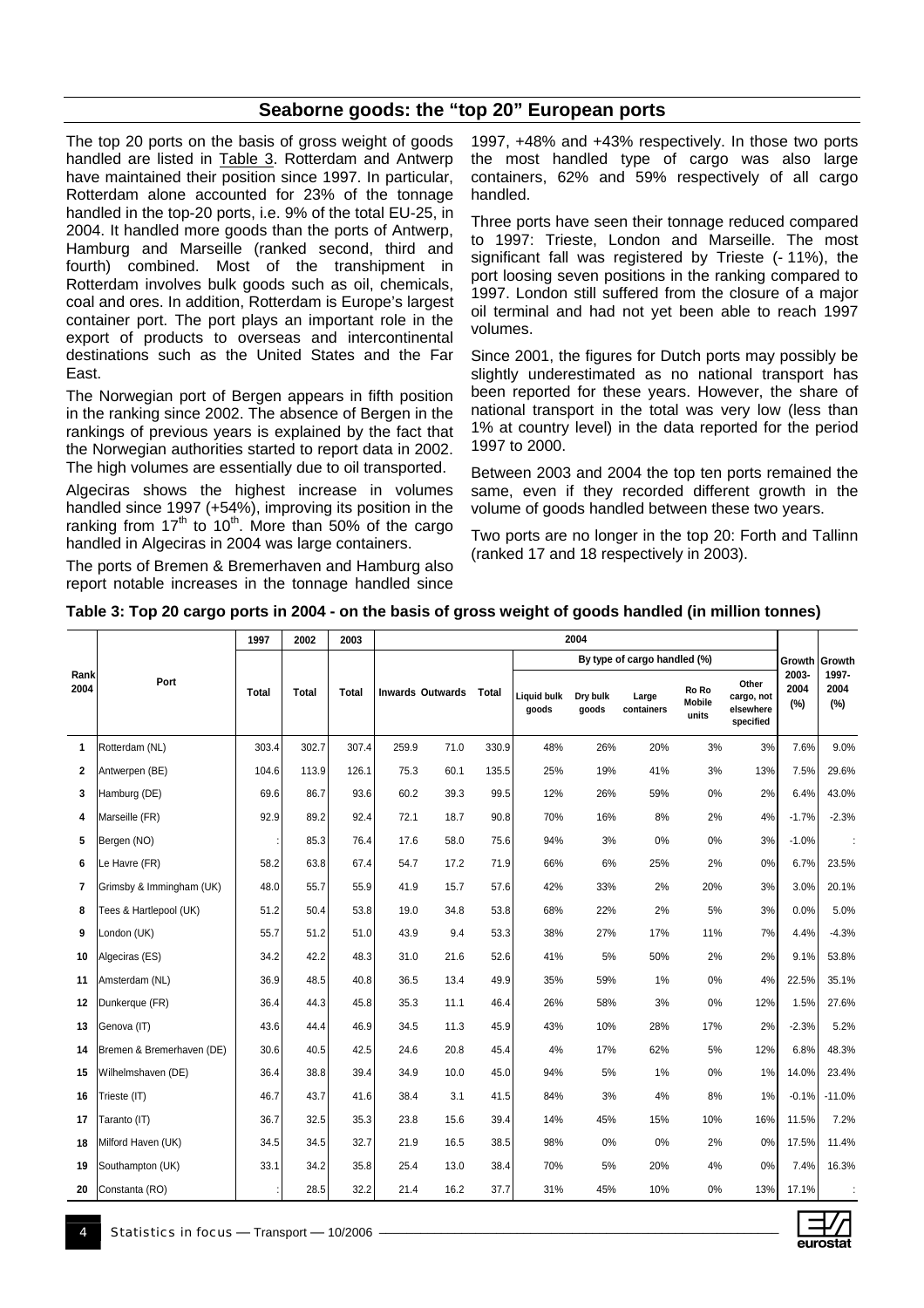Milford Haven which was ranked 19 in 2002 and left the list in 2003, is ranked 18 in 2004. The port of Constanta joined the list of top 20 ports for the first time in position 20 and is the only port from the Candidate Countries in this list. This port registered a growth of 17% between 2003 and 2004, putting it just before Tallinn (ranked 21) for which the traffic remained stable.

Amsterdam recorded the highest increase in tonnage handled compared to the previous year (+ 23%) and exceeded its 2002 level. This increase caused Amsterdam to gain 4 places in the ranking. Conversely, Genova registered a decrease (-2%) and fell from 11 place to  $13^{\text{th}}$ .

It should be noted that the increase of almost 8% for Rotterdam represents, in absolute terms, an increase of almost 24 million tonnes of goods handled.

| Rank         |                               |              | 2000              |              | 2002              |         | 2003              |         | 2004              | Growth<br>2003-2004 |                       |  |
|--------------|-------------------------------|--------------|-------------------|--------------|-------------------|---------|-------------------|---------|-------------------|---------------------|-----------------------|--|
| 2004         | Port                          | <b>Total</b> | of which<br>empty | <b>Total</b> | of which<br>empty | Total   | of which<br>empty | Total   | of which<br>empty | <b>Total</b><br>(%) | of which<br>empty (%) |  |
| 1.           | Rotterdam (NL)                | 6 2 5 3      | 880               | 6 5 0 5      | 1 0 5 5           | 7 1 1 8 | 1 2 7 2           | 8 2 4 2 | 1 4 5 5           | 15.8%               | 14.4%                 |  |
| $\mathbf{2}$ | Hamburg (DE)                  | 4 2 7 5      | 542               | 5 3 7 6      | 710               | 6 1 2 6 | 855               | 7 0 0 4 | 922               | 14.3%               | 7.8%                  |  |
| 3            | Antwerpen (BE) <sup>(2)</sup> | 2641         | 188               | 3 1 5 3      | 159               | 4 0 1 2 | 169               | 5 0 5 5 | 526               | 26.0%               | 211.2%                |  |
| 4            | Bremen & Bremehaven (DE)      | 2 6 4 3      | 375               | 3 0 3 2      | 481               | 3 1 9 1 | 487               | 3529    | 539               | 10.6%               | 10.7%                 |  |
| 5            | Gioia Tauro (IT)              | 2575         | 466               | 2883         | 459               | 3 0 9 4 | 527               | 3 1 7 0 | 575               | 2.5%                | 9.1%                  |  |
| 6            | Felixstowe (UK)               | 2 8 2 5      | 527               | 2682         | 659               | 2 4 8 2 | 630               | 2717    | 718               | 9.5%                | 14.0%                 |  |
| 7            | Le Havre (FR)                 | 1 3 3 4      | 257               | 1754         | 283               | 2015    | 366               | 2 1 5 8 | 322               | 7.1%                | $-12.0%$              |  |
| 8            | Valencia (ES)                 | 1 3 1 3      | 404               | 1826         | 545               | 2012    | 564               | 2 1 5 6 | 540               | 7.2%                | $-4.3%$               |  |
| 9            | Barcelona (ES)                | 1 3 8 9      | 353               | 1 1 2 2      | 258               | 1765    | 554               | 2 0 8 4 | 543               | 18.1%               | $-2.0%$               |  |
| 10           | Piraeus (EL)                  | 1 0 9 6      | 238               | 1 3 9 5      | 249               | 1 606   | 269               | 1 551   | 290               | $-3.4%$             | 7.8%                  |  |
| 11           | Genova (IT)                   | 1 1 7 9      | 38                | 1 4 9 9      | 376               | 1 5 9 1 | 394               | 1 4 3 7 | 361               | $-9.7%$             | $-8.4%$               |  |
| 12           | Southampton (UK)              | 1 0 9 2      | 256               | 1 2 7 5      | 309               | 1 3 7 5 | 478               | 1 4 3 5 | 498               | 4.4%                | 4.2%                  |  |
| 13           | Las Palmas, Gran Canaria (ES) | 648          | 210               | 726          | 230               | 966     | 288               | 1 1 1 1 | 304               | 15.0%               | 5.6%                  |  |
| 14           | Algeciras (ES) <sup>(3)</sup> |              |                   | 1732         | 0                 | 2 0 2 4 | $\mathbf 0$       | 970     | $\mathbf 0$       | $-52.1%$            |                       |  |
| 15           | London (UK)                   | 573          | 129               | 875          | 228               | 895     | 288               | 966     | 306               | 7.9%                | 6.3%                  |  |
| 16           | Marseille (FR)                | 725          | 149               | 811          | 176               | 835     | 166               | 920     | 166               | 10.2%               | 0.0%                  |  |
| 17           | La Spezia (IT)                | 661          | 37                | 780          | 104               | 836     | 86                | 879     | 119               | 5.1%                | 38.4%                 |  |
| 18           | Göteborg (SE)                 | 652          | 162               | 725          | 198               | 634     | 132               | 722     | 155               | 13.9%               | 17.4%                 |  |
| 19           | Medway (UK)                   | 515          | 94                | 528          | 122               | 517     | 166               | 672     | 214               | 30.0%               | 28.9%                 |  |
| 20           | Liverpool (UK)                | 541          | 74                | 488          | 79                | 565     | 109               | 601     | 115               | 6.4%                | 5.5%                  |  |

(1) TEU = Twenty- foot Equivalent Unit (unit of volume equivalent to a 20 foot ISO container). (2) partial data up to 2nd quarter 2004. Thus the growth rates 2003-2004 are overestimated. (3) data for 2004 are provisional.

Table 4 shows that Rotterdam and Hamburg lead in the handling of containers. Antwerp and Bremen & Bremerhaven follow in third and fourth position, but at a considerable distance. However it should be noted that data provided for Antwerp are underestimated before 3<sup>rd</sup> quarter 2004. It is noticeable that Gioia Tauro is the first Mediterranean port in this top 20 table: transhipment operations represent a very high share of the activity.

The 2003 and 2004 rankings are similar; only Marseille and Medway changed their ranks from rank 17 to 16 and rank 22 to 19 respectively.

The most significant increase was registered by Medway, nearly 30%, both in total number of containers and number of empty containers.

Barcelona registered an increase of 18% in total number of containers handled, while the number of empty containers decreased by 2%.

In nearly all ports belonging to the top 20 list the number of empty containers evolved in the same direction as the total number of containers except in Le Havre, Valencia and Barcelona for which the number of empty containers handled decreased while the total number of containers increased, and in Piraeus where the opposite occurred.

#### **Seaborne transport of goods by origin/destination**

Table 5 shows the breakdown for each country between national, international intra-EU-25 and international extra-EU-25 transport.

These results are calculated on the basis of the statistics declared by main ports vis-à-vis their partner

(origin and destination) ports. Contrary to the previous sections of this publication, the figures shown do not reflect the total handling of goods in ports (inwards plus outwards, i.e. unloading plus loading), but estimate the transport of goods by sea, i.e. between ports (see also methodological notes).

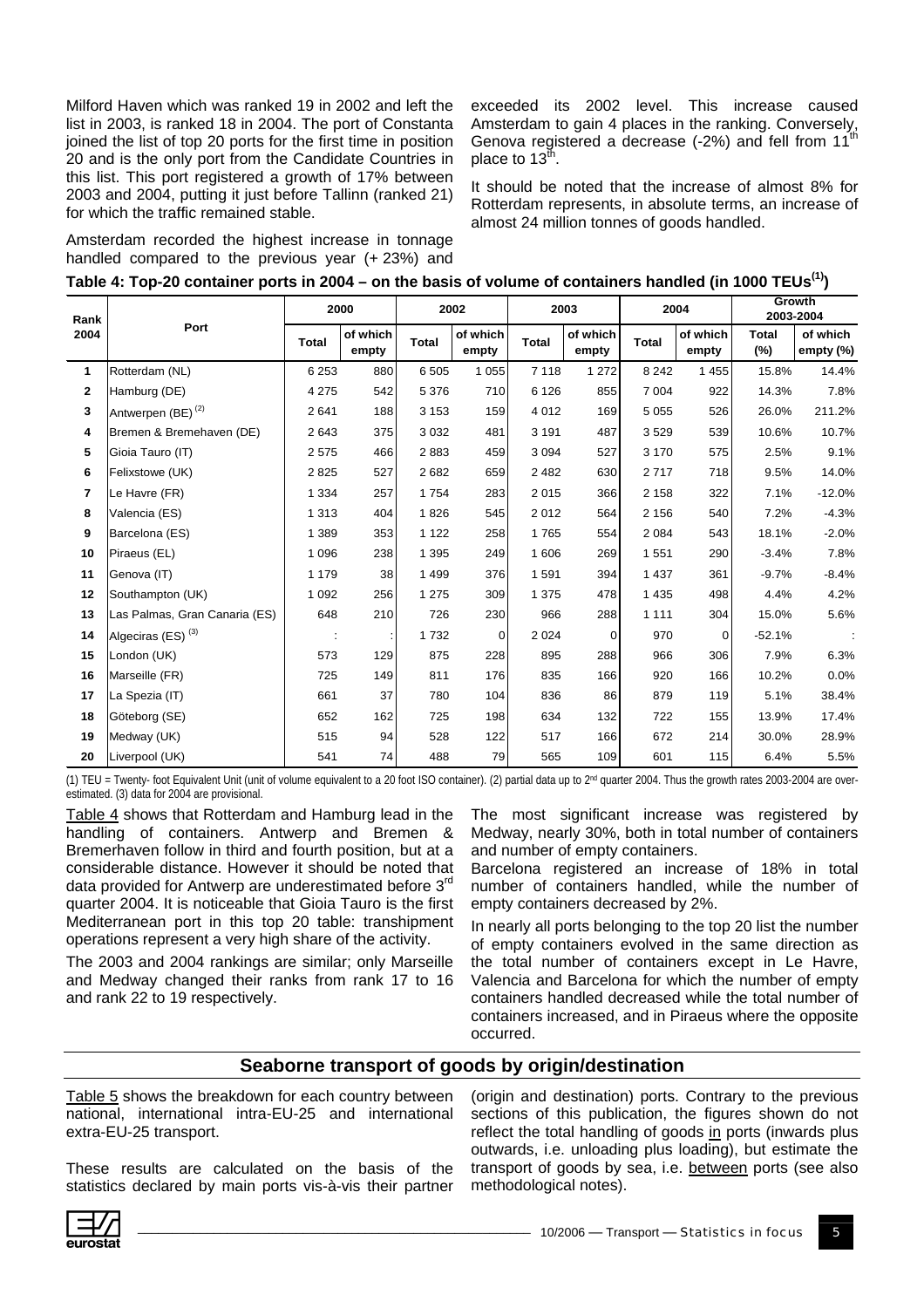|                 |                                  |                           | 2003                  |                                                     |                          | 2004                             |                        |                                               |                                        |                          |  |  |  |
|-----------------|----------------------------------|---------------------------|-----------------------|-----------------------------------------------------|--------------------------|----------------------------------|------------------------|-----------------------------------------------|----------------------------------------|--------------------------|--|--|--|
|                 | <b>Total</b>                     |                           |                       | Of which                                            |                          | <b>Total</b>                     |                        | Of which                                      |                                        |                          |  |  |  |
|                 | transport<br>(million<br>tonnes) | <b>National</b><br>$(\%)$ | intra-EU-25<br>$(\%)$ | International   International<br>extra-EU-25<br>(%) | <b>Unknown</b><br>$(\%)$ | transport<br>(million<br>tonnes) | <b>National</b><br>(%) | <b>International</b><br>intra-EU-25<br>$(\%)$ | International<br>extra-EU-25<br>$(\%)$ | <b>Unknown</b><br>$(\%)$ |  |  |  |
| <b>BE</b>       | 178.5                            | 2%                        | 37%                   | 61%                                                 | 0%                       | 185.4                            | 2%                     | 35%                                           | 64%                                    | 0%                       |  |  |  |
| DK              | 79.7                             | 17%                       | 53%                   | 26%                                                 | 4%                       | 80.5                             | 16%                    | 57%                                           | 24%                                    | 4%                       |  |  |  |
| DE              | 247.4                            | 2%                        | 45%                   | 53%                                                 | 0%                       | 263.2                            | 2%                     | 45%                                           | 53%                                    | $0\%$                    |  |  |  |
| <b>EE</b>       | 45.3                             | 1%                        | 85%                   | 13%                                                 | 1%                       | 44.8                             | 2%                     | 76%                                           | 21%                                    | 2%                       |  |  |  |
| EL.             | 111.3                            | 33%                       | 23%                   | 43%                                                 | 1%                       | 107.8                            | 33%                    | 21%                                           | 45%                                    | 1%                       |  |  |  |
| ES              | 320.3                            | 15%                       | 21%                   | 64%                                                 | 0%                       | 347.6                            | 14%                    | 21%                                           | 65%                                    | $0\%$                    |  |  |  |
| <b>FR</b>       | 315.3                            | 6%                        | 32%                   | 60%                                                 | 2%                       | 317.1                            | 6%                     | 33%                                           | 58%                                    | 3%                       |  |  |  |
| ΙE              | 41.3                             | 2%                        | 69%                   | 29%                                                 | $0\%$                    | 42.6                             | 2%                     | 70%                                           | 28%                                    | $0\%$                    |  |  |  |
| IT              | 404.6                            | 17%                       | 15%                   | 67%                                                 | 1%                       | 413.5                            | 17%                    | 15%                                           | 68%                                    | 1%                       |  |  |  |
| <b>CY</b>       | 7.3                              | 3%                        | 15%                   | 12%                                                 | 70%                      | 6.7                              | 2%                     | 21%                                           | 14%                                    | 63%                      |  |  |  |
| LV              | 53.8                             |                           | ÷                     | $\mathcal{I}$                                       | 100%                     | 53.6                             | 1%                     | 76%                                           | 21%                                    | 2%                       |  |  |  |
| LT              | 30.2                             |                           | 72%                   | 25%                                                 | 3%                       | 25.8                             | 0%                     | 76%                                           | 24%                                    | 1%                       |  |  |  |
| MT              | 3.4                              |                           | 71%                   | 29%                                                 |                          | 3.5                              |                        | 65%                                           | 35%                                    | $0\%$                    |  |  |  |
| <b>NL</b>       | 408.8                            |                           | 33%                   | 67%                                                 | 1%                       | 439.9                            |                        | 33%                                           | 66%                                    | 1%                       |  |  |  |
| <b>PL</b>       | 50.7                             |                           |                       | $\cdot$ :                                           | 100%                     | 51.8                             | 1%                     | 32%                                           | 15%                                    | 52%                      |  |  |  |
| PT              | 51.2                             | 11%                       | 32%                   | 56%                                                 | 1%                       | 53.1                             | 11%                    | 33%                                           | 56%                                    | $0\%$                    |  |  |  |
| SI              | 10.7                             |                           | 34%                   | 65%                                                 | 0%                       | 12.0                             |                        | 40%                                           | 60%                                    | $0\%$                    |  |  |  |
| FI.             | 92.2                             | 6%                        | 70%                   | 24%                                                 | 0%                       | 94.7                             | 6%                     | 68%                                           | 26%                                    | $0\%$                    |  |  |  |
| <b>SE</b>       | 133.4                            | 9%                        | 69%                   | 22%                                                 | 1%                       | 139.2                            | 8%                     | 69%                                           | 21%                                    | 2%                       |  |  |  |
| UK              | 490.2                            | 20%                       | 44%                   | 33%                                                 | 4%                       | 506.5                            | 19%                    | 43%                                           | 35%                                    | $4\%$                    |  |  |  |
| <b>EU-25</b>    | 2 7 8 2.4                        | 11%                       | 29%                   | 55%                                                 | 5%                       | 2803.3                           | 11%                    | 28%                                           | 58%                                    | 3%                       |  |  |  |
| BG*             | 21.4                             | 0%                        | 19%                   | 80%                                                 | 1%                       | 23.1                             | 0%                     | 17%                                           | 83%                                    | 1%                       |  |  |  |
| RO*             | 33.9                             | 1%                        | 17%                   | 83%                                                 | 0%                       | 40.6                             | $0\%$                  | 14%                                           | 76%                                    | 10%                      |  |  |  |
| $IS^*$          | 5.0                              |                           |                       |                                                     | 100%                     | 5.3                              |                        |                                               |                                        | 100%                     |  |  |  |
| NO <sup>*</sup> | 154.5                            | 28%                       | 49%                   | 22%                                                 | 2%                       | 169.7                            | 27%                    | 48%                                           | 23%                                    | 1%                       |  |  |  |

**Table 5: Seaborne transport of goods between main ports in the reporting country and their partner ports grouped by main geographical areas (in % of total gross weight of goods transported)** 

\*: The percentages of international intra-EU-25 and extra-EU-25 transport for non-EU countries express the share of total transport with EU-25 and non-EU-25 countries respectively.

It can be seen that in 2004 the situation varies between countries, with a low share of national transport for Lithuania, Latvia, Poland, Belgium, Estonia, Germany and Ireland (either relatively small countries or countries with limited shorelines) on one hand, and a high share on the other hand for Greece (33%), due to its numerous islands, followed by the United Kingdom (19%), Italy and Denmark (more than 16%) and Spain (14%). Due to its very long coastline and its 'difficult' topography (fjords), Norway also registered a very high share of national transport (27%).

The countries recording a very high share of international extra-EU-25 transport in 2004 were Italy (68%), the Netherlands (66%), Spain (65%), Belgium (64%) and Slovenia (60%). More than 75% of the maritime transport of Bulgaria and Romania was with non-EU-25 countries.

Estonia, Latvia and Lithuania stand out with more than 75% of their transport with EU-25 countries, much of this being transport to and from neighbouring countries, the Netherlands and the UK. However, the share of international intra-EU-25 transport in Estonia has

registered a noticeable decrease between 2003 and 2004, mainly explained by a decrease of the traffic with the Netherlands and Finland. The share of international intra-EU-25 transport of Malta also decreased, mainly due to a decrease of its traffic with Italy. For both Estonia and Malta the share of extra-EU-25 transport increased because of an increase in their traffic with the United States and the United Arab Emirates respectively. The share of international intra-EU-25 transport reached 70% for Ireland, essentially due to its traffic with the UK (which represents 38% of total maritime transport reported by Ireland). Finland and Sweden also recorded shares of about 70%.

Between 2003 and 2004, a noticeable reduction in the share of international extra-EU-25 transport for Denmark and Slovenia could be observed, to the benefit of international intra-EU-25 transport. The opposite situation is observed in Finland and United Kingdom, where the share of international intra-EU-25 transport was reduced to the benefit of international extra-EU-25 transport, notably with Russia.

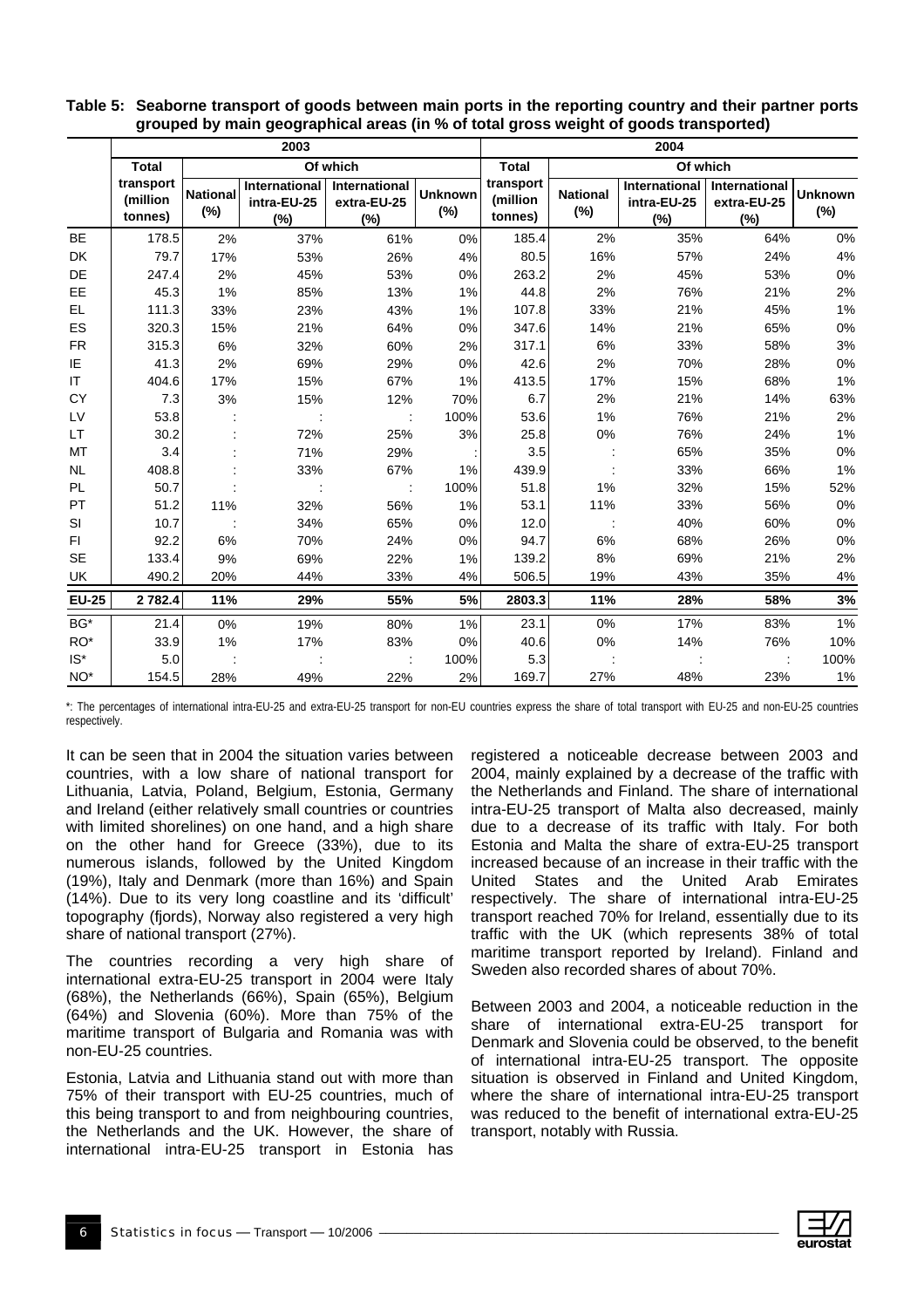| Seaborne passengers |                                                                     |              |              |              |              |              |              |         |                         |              |                  |  |  |
|---------------------|---------------------------------------------------------------------|--------------|--------------|--------------|--------------|--------------|--------------|---------|-------------------------|--------------|------------------|--|--|
|                     | Table 6: Passengers embarked and disembarked in all ports (in 1000) |              |              |              |              |              |              |         |                         |              |                  |  |  |
|                     | 1997                                                                | 1998         | 1999         | 2000         | 2001         | 2002         | 2003         |         | 2004                    |              | Growth           |  |  |
|                     | <b>Total</b>                                                        | <b>Total</b> | <b>Total</b> | <b>Total</b> | <b>Total</b> | <b>Total</b> | <b>Total</b> |         | <b>Inwards Outwards</b> | <b>Total</b> | 2003-2004<br>(%) |  |  |
| <b>BE</b>           | 1946                                                                | 1696         | 1 5 5 3      | 1520         | 1 378        | 1 1 2 5      | 740          | 388     | 399                     | 787          | 6.4%             |  |  |
| DK                  | 75 929                                                              | 63 448       | 57 345       | 51 830       | 47 862       | 48 178       | 48 652       | 24 297  | 24 258                  | 48 555       | $-0.2%$          |  |  |
| DE                  |                                                                     |              |              | 31 378       | 31 817       | 33 222       | 32 146       | 14 8 18 | 14 997                  | 29 815       | $-7.3%$          |  |  |
| EE                  |                                                                     |              |              |              | 5740         | 5 1 3 6      | 5 1 7 2      | 3 2 3 1 | 3 2 2 1                 | 6 4 5 2      | 24.7%            |  |  |
| EL <sup>(1)</sup>   | 32 259                                                              | 35 365       | 37 180       | 27 867       | 50 149       | 101 210      | 102 760      | 48 270  | 48 146                  | 96 416       | $-6.2%$          |  |  |
| ES                  | 13 939                                                              | 15 349       | 16 224       | 14 583       | 18 623       | 18 946       | 20 041       | 11 381  | 10 314                  | 21 695       | 8.3%             |  |  |
| ${\sf FR}$          | 33 124                                                              | 30 826       | 30 436       | 27 843       | 27 7 24      | 29 110       | 27 405       | 13 4 94 | 13574                   | 27 068       | $-1.2%$          |  |  |
| IE                  | 4 3 8 0                                                             | 4 6 8 3      | 4 3 5 8      | 4 2 1 8      | 3895         | 3893         | 3746         | 1776    | 1774                    | 3550         | $-5.2%$          |  |  |
| IT                  | 80 184                                                              | 80 618       | 85 439       | 86 376       | 86 882       | 82700        | 82 576       | 41716   | 41 600                  | 83 316       | 0.9%             |  |  |
| CY                  |                                                                     |              |              |              |              | 339          | 287          | 124     | 123                     | 247          | $-13.9%$         |  |  |
| LV                  |                                                                     |              |              |              | 26           | 23           | 118          | 64      | 66                      | 130          | 10.2%            |  |  |
| LT.                 |                                                                     |              |              |              | 101          | 107          | 135          | 73      | 74                      | 147          | 8.9%             |  |  |
| MT                  |                                                                     |              |              |              |              |              | 166          | 113     | 112                     | 225          | 35.5%            |  |  |
| $\sf NL$            | 1963                                                                | 1840         | 1949         | 2 0 0 4      | 2 0 4 1      | 2 2 0 2      | 2014         | 1 0 0 6 | 1 0 0 6                 | 2012         | $-0.1%$          |  |  |
| PL.                 |                                                                     |              |              |              | 4 4 1 7      | 3 3 0 5      | 3 1 8 9      | 1 0 3 0 | 1 0 0 1                 | 2 0 3 1      | $-36.3%$         |  |  |
| $PT$ $^{(2)}$       | 34                                                                  | 473          | 472          | 535          | 542          | 502          | 616          | 325     | 325                     | 650          | 5.5%             |  |  |
| <b>SI</b>           |                                                                     |              |              |              | 34           | 42           | 47           | 21      | 21                      | 42           | $-10.6%$         |  |  |
| F1                  | 15 191                                                              | 15 984       | 16 147       | 15 964       | 16729        | 16 577       | 16 341       | 8 4 3 2 | 8 3 7 5                 | 16 807       | 2.9%             |  |  |
| <b>SE</b>           | 40 949                                                              | 41 749       | 41 574       | 36 573       | 32 350       | 32 112       | 32 748       | 16 892  | 16 4 26                 | 33 318       | 1.7%             |  |  |
| UK                  | 36 286                                                              | 36 884       | 35 813       | 33 852       | 34 516       | 35 623       | 33 708       | 16 395  | 16 442                  | 32 837       | $-2.6%$          |  |  |
| <b>EU-25</b>        |                                                                     |              |              |              |              |              | 412 607      | 203 846 | 202 254                 | 406 100      | $-1.6%$          |  |  |
| <b>EU-15</b>        | 336 184                                                             | 328 915      | 328 490      | 334 543      | 354 508      | 405 400      | 403 493      | 199 190 | 197 636                 | 396 826      | $-1.7%$          |  |  |
| BG                  |                                                                     |              |              |              | 3            | 6            | 4            | 4       | $\overline{2}$          | 6            | 50.0%            |  |  |
| <b>RO</b>           |                                                                     |              |              |              |              |              |              |         |                         |              |                  |  |  |
| IS                  |                                                                     | 0            | 0            | 318          | 360          | 394          | 408          | 201     | 203                     | 404          | $-1.0%$          |  |  |
| <b>NO</b>           |                                                                     |              |              |              |              | 6 0 78       | 4 6 5 6      | 2722    | 3 0 6 5                 | 5787         | 24.3%            |  |  |
| <b>Total</b>        | 336 184                                                             | 328 915      | 328 490      | 334 861      | 365 189      | 420 830      | 417 675      | 206 773 | 205 524                 | 412 297      | $-1.3%$          |  |  |

( 1) EL from 1997 to 2001: partial data. (2) PT for 1997: partial data (data for the ports "Funchal" and "Madeira" are missing).

Table 6 shows the passengers embarked and disembarked in all ports by country. Figures refer to national, international intra-EU-25 and international extra-EU-25 transport of passengers. For national and international intra-EU-25 passenger transport, however, it must be noted that passengers are counted twice, once as they embark and again as they disembark. The totals thus overestimate the actual journeys made. With this in mind, 406 million persons passed through EU-25 ports in 2004, a decrease of nearly 1.6% compared to 2003.

Contrary to the transport of goods, no significant difference can be found between the numbers of passengers embarking and disembarking, due to the fact that most of the transport corresponds to the main ferry connections.

Greece and Italy are the leading countries in transport of passengers by sea. The aforementioned double counting of passengers applies especially for the Italian and Greek ports, since they include main national ferry connections, such as Reggio Calabria-Messina and Perama-Paloukia.

While Greece registered a sudden increase in number of passengers between 2000 and 2002, determined by a better statistical coverage since the last quarter of 2001, it faced a decrease of 6% between 2003 and 2004. This downturn is mainly explained by the opening of a bridge between the Peloponese and mainland Greece competing with the Greek ferry connection Rio-Antirio.

Denmark is third with regards to passengers embarked and disembarked in 2004 (49 million), although the number has fallen by 36% since 1997, when the country registered figures (76 million) close to those of Italy (80 million). Denmark counts numerous ferry connections between its various islands, and with Germany, Sweden and Norway. The fall was largely due to the opening of the Great Belt bridge connecting its two main islands (Sjælland and Fyn).

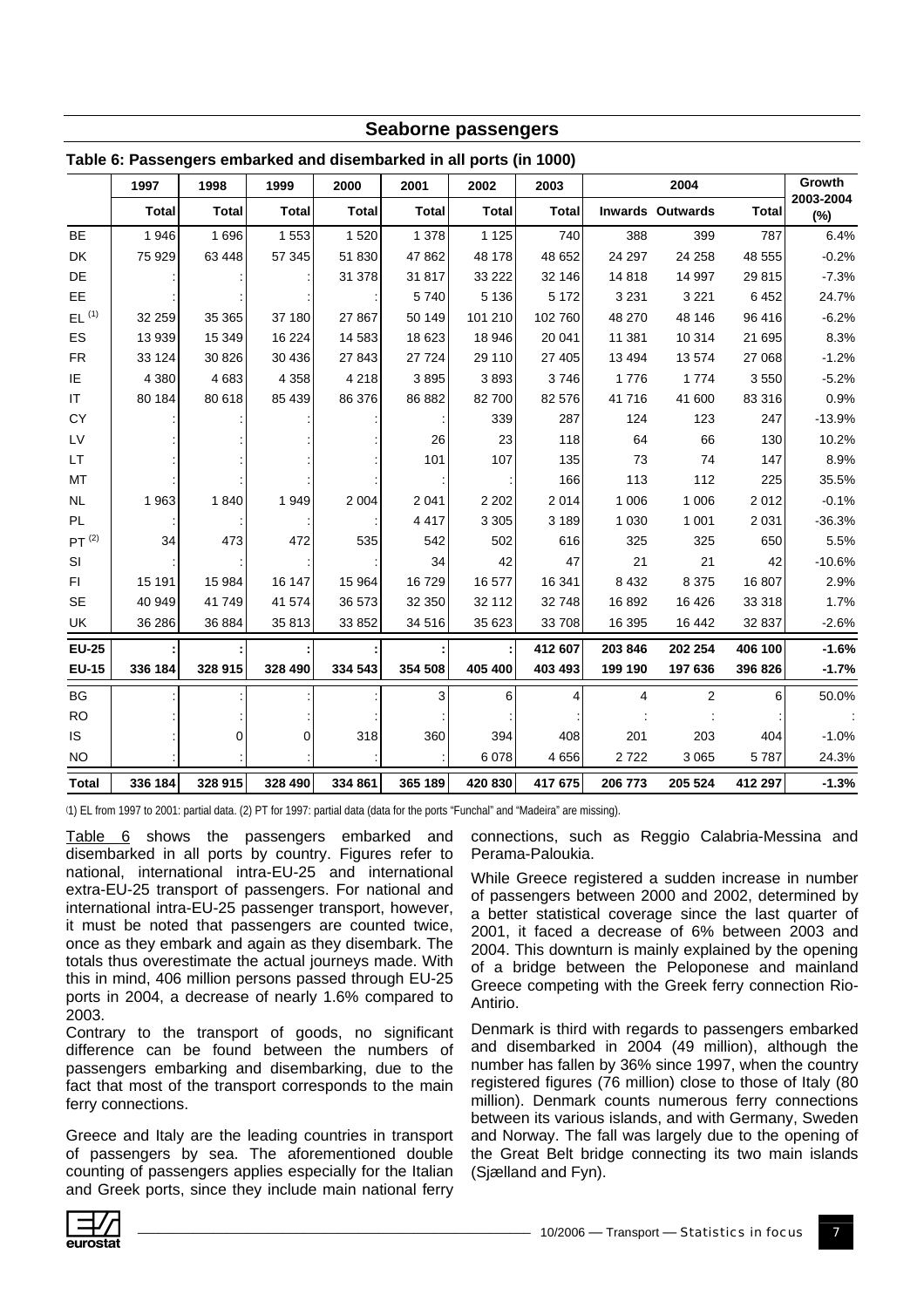The passenger volumes for France and the United Kingdom have dropped since 1997 by 18% and 10% respectively, due to the alternative to maritime transport provided by the Channel Tunnel and by low cost flights.

Although Belgium's passenger transport by sea is much lower in absolute terms, the volumes have also been affected by the alternative of rail transport through the Channel Tunnel and low cost flights, with a fall of 60% in passengers handled in ports, between 1997 and 2004.

The number of passengers embarked and disembarked in Swedish ports has registered a small increase since

 2002 (+4%); however, the number of passengers did not reach the level of 1997. The main drop occurred between 1999 and 2000 (-12%), explained by the opening of new alternatives to sea routes, in this case the Øresund bridge connecting with Denmark.

Malta and Estonia recorded noticeable increases between 2003 and 2004, +36% and +25% respectively. Poland, Cyprus and Slovenia are the countries that faced the most important decrease in percentage between 2003 and 2004. However, in terms of absolute number of passengers, the most important falls occurred in Germany and Greece.

**Table 7: Top-20 passenger ports in 2004 – on the basis of number of passengers embarked and disembarked (in 1000)** 

| Rank         | Port                        | 1997         | 1998         | 1999         | 2000         | 2001    | 2002         | 2003         |         | 2004                    |              | Growth<br>2003-2004 | Growth<br>1997-2004 |
|--------------|-----------------------------|--------------|--------------|--------------|--------------|---------|--------------|--------------|---------|-------------------------|--------------|---------------------|---------------------|
| 2004         |                             | <b>Total</b> | <b>Total</b> | <b>Total</b> | <b>Total</b> | Total   | <b>Total</b> | <b>Total</b> |         | <b>Inwards Outwards</b> | <b>Total</b> | (%)                 | (%)                 |
| 1            | Dover (UK)                  | 21 236       | 19 330       | 18 4 62      | 16 197       | 15 957  | 16 449       | 14770        | 7 2 2 3 | 7 2 0 6                 | 14 4 29      | $-2.3%$             | $-32.1%$            |
| $\mathbf{2}$ | Calais (FR)                 | 20 060       | 18 117       | 17 100       | 15 0 68      | 14 370  | 14 991       | 13729        | 6628    | 6631                    | 13 259       | $-3.4%$             | $-33.9%$            |
| 3            | Helsingborg (SE)            | 13 3 9 7     | 13747        | 14 407       | 13 5 25      | 11 771  | 11 666       | 11 693       | 5943    | 5865                    | 11 808       | 1.0%                | $-11.9%$            |
| 4            | Helsingor (DK)              | 13 302       | 13 655       | 14 257       | 13 3 22      | 11 513  | 11 609       | 11 646       | 5803    | 5 8 0 8                 | 11 612       | $-0.3%$             | $-12.7%$            |
| 5            | Paloukia Salaminas (EL)     |              |              |              |              |         | 12 133       | 12 541       | 5845    | 5723                    | 11 568       | $-7.8%$             |                     |
| 6            | Perama (EL) <sup>(*)</sup>  |              |              |              |              | 3624    | 12 133       | 12 5 41      | 5723    | 5845                    | 11 568       | $-7.8%$             |                     |
| 7            | Piraeus (EL)                | 8707         | 9 1 3 1      | 9 5 9 0      | 7 2 8 9      | 8 2 3 7 | 8639         | 9315         | 5 2 2 2 | 5 3 6 2                 | 10 584       | 13.6%               | 21.6%               |
| 8            | Messina (IT)                | 11 157       | 11 208       | 10 522       | 11898        | 11 612  | 10 256       | 9833         | 5 1 6 9 | 4 9 5 9                 | 10 128       | 3.0%                | $-9.2%$             |
| 9            | Reggio Di Calabria (IT)     | 11 000       | 11 075       | 10 4 34      | 11839        | 11 511  | 10 137       | 9698         | 4894    | 5 0 9 8                 | 9992         | 3.0%                | $-9.2%$             |
| 10           | Antirio (EL) <sup>(*)</sup> |              |              |              |              | 4 3 3 6 | 14 210       | 13 688       | 4 8 4 7 | 4 2 5 8                 | 9 1 0 5      | $-33.5%$            |                     |
| 11           | $Rio$ (EL) <sup>(*)</sup>   |              |              |              |              | 4 3 3 6 | 14 210       | 13 688       | 4 2 5 8 | 4 8 4 7                 | 9 1 0 5      | $-33.5%$            |                     |
| 12           | Helsinki (FI)               | 8 1 4 6      | 8616         | 9073         | 9 2 5 1      | 9010    | 8871         | 8549         | 4 3 8 0 | 4 3 6 7                 | 8747         | 2.3%                | 7.4%                |
| 13           | Stockholm (SE)              | 7499         | 7780         | 7977         | 7746         | 7 0 0 1 | 6826         | 7 2 9 4      | 3876    | 3 9 4 7                 | 7823         | 7.3%                | 4.3%                |
| 14           | Napoli (IT)                 | 7 2 7 7      | 6 1 6 8      | 6960         | 6748         | 7056    | 6708         | 6811         | 3 3 8 8 | 3413                    | 6801         | $-0.1%$             | $-6.5%$             |
| 15           | Rødby (Færgehavn) (DK)      | 5 9 7 5      | 5850         | 5 6 1 7      | 5 4 3 0      | 6 0 28  | 6 5 0 8      | 6421         | 3 3 7 2 | 3 3 7 2                 | 6744         | 5.0%                | 12.9%               |
| 16           | Puttgarden (DE)             |              |              |              | 5 4 3 0      | 5984    | 6592         | 6422         | 3 3 0 3 | 3 4 3 8                 | 6741         | 5.0%                |                     |
| 17           | Tallinn (EE)                |              |              |              |              | 5740    | 5 1 3 6      | 5 1 7 2      | 3 2 3 1 | 3 2 2 1                 | 6452         | 24.7%               |                     |
| 18           | Santa Cruz de Tenerife (ES) | 3 980        | 4 3 5 7      | 4 5 5 3      | 4 9 2 7      | 4910    | 4861         | 5 0 1 1      | 2719    | 2 4 4 5                 | 5 1 6 4      | 3.1%                | 29.7%               |
| 19           | Capri (IT)                  | 4 9 9 5      | 4650         | 5 5 5 5      | 5 4 0 4      | 5546    | 5 0 28       | 4749         | 2 3 9 4 | 2 3 7 8                 | 4 7 7 1      | 0.5%                | $-4.5%$             |
| 20           | Algeciras (ES)              | 3528         | 3808         | 4 0 34       |              | 4 4 0 2 | 4 2 8 6      | 4542         | 2 2 6 7 | 2 3 3 8                 | 4 6 0 5      | 1.4%                | 30.5%               |

(\*) Partial data in 2001.

Table 7 shows the top 20 ports, by the total passengers embarked and disembarked.

In 2004, there were 5 Greek and 4 Italian ports amongst the top 20 ports. Denmark, Spain and Sweden have two ports each in the top 20, and Germany, Estonia, France, Finland and the United Kingdom are represented by 1 port each. Eight of these twenty ports registered a decline in the total number of passengers between 2003 and 2004.

Since 1997, Dover and Calais have remained the most important ports. The significant fall in the number of passengers between 1997 and 2004, by 32% and 34% respectively, reflects the alternative provided by the Channel Tunnel and by low cost flights. In spite of a spurt between 2001 and 2002, both Dover and Calais have not been able to stop a further decline in 2003 and 2004.

Helsingborg and Helsingør, connected by a frequent ferry link were ranked in position 3 and 4 in 2004. The number of passengers in those ports has registered a fall since 1997, due to the mentioned opening of the Øresund fixed link; however between 2003 and 2004 the number of passengers arriving and departing to/from Helsingborg increased by 1%. This port, together with Piraeus and Messina, is the only port with more than 10 million passengers which registered an increase in the number of passengers in 2004. This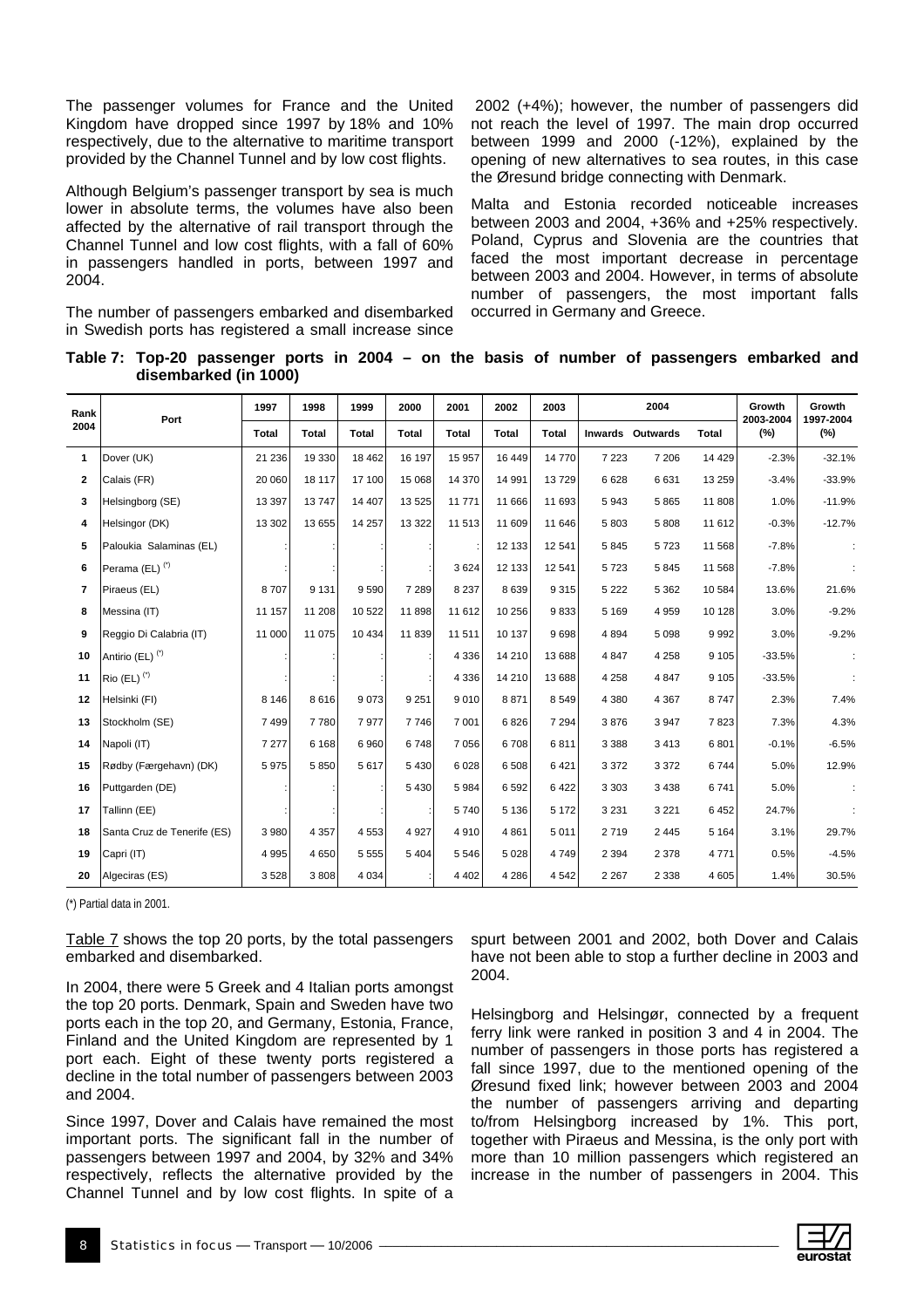explains the climb of Helsingborg (and Helsingør) from position 7 (and 8) to position 3 (and 4) in the ranking.

The Greek ports of Rio and Antirio that used to record a number of passengers close to Dover and Calais, registered the most important decrease (-33%) in 2004. As mentioned before, this decrease is essentially explained by the opening of a bridge between the Corinth Gulf and Patraikos Gulf connecting mainland Greece with the Peloponese. Both Greek ports display the same number (9.1 million) of passengers handled, as they cover the short trip across the Corinth Gulf.

The main Greek ferry connection is now between Perama and Paloukia on the island of Salaminas, both ports reporting 11.6 million passengers handled in 2004 and ranked in positions 5 and 6. The nearby port of Piraeus, ensuring, amongst others, the links with Saronic islands, Kikladhes islands and Crete, shows an impressive rise of 14% in 2004, when it exceeded 10 million passengers for the first time.

The number of passengers embarked and disembarked at Messina and Reggio Calabria, which registered a constant decrease from 2000 to 2003, grew by 3% in 2004, reaching again the level of about 10 million passengers.

The port of Tallinn, the only port from the new Member States in the ranking, recorded the most important increase between 2003 and 2004: + 25%. Indeed, the number of passengers who travelled the Tallinn-Helsinki line (representing about 88% of Tallinn's passenger volume) rose by about 1 million. However, Tallinn maintained the same position (17) as in 2003.

Although most ports registered declines in passenger volumes since 1997, the ports of Piraeus, Rødby (Faergehavn), Helsinki and Stockholm counted more passengers in 2004 than in 1997 (+22%, +13%, +7% and +4% respectively).

However, the two ports in the top 20 with the highest increase over the period 1997-2004 in number of passengers handled are Spanish: Algeciras (+31%) and Santa Cruz de Tenerife (+30%).

The sole German port in the ranking is Puttgarden, which is an important gateway for travel to Scandinavia via Germany. Routes from here go to the port of Rødby (Faergehavn) on the Lolland Island, which is also in the top-20 just before Puttgarden. These two ports registered in 2004 the highest volume of passengers since the beginning of the statistical series available at Eurostat.

#### **Maritime traffic by type of vessel**

Table 8 shows the distribution of maritime traffic by type of vessels (according to the number of vessels and to the gross tonnage of vessels calling at main ports) for the year 2004. The data refer to inwards movements only.

If we consider all vessels, in 2004 Italy recorded the highest number of port calls, with 521 thousand vessels, followed by Greece (463 thousand) and Denmark (367 thousand), the total for the EU-25 being 2 114 thousand.

Looking at the total gross tonnage of vessels by country, the United Kingdom (2.1 billion tonnes) and Italy (2.0 billion tonnes), accounted by far for the highest movements, the total for the EU-25 being 13.2 billion tonnes.

The average size (in gross tonnage) of all the vessels calling at main ports varied from less than 2 000 tonnes in Greece to more than 20 000 tonnes in Malta. However, these results at country level are heavily influenced by the importance and the average gross tonnage of the different categories of vessels in the data reported by the different countries.

The category of vessel 'Cargo, non-specialized' dominated in most countries. In particular, in Denmark it represented almost 95% of total gross tonnage (GT) of vessels and of vessel movements, in Sweden 94% of GT and 84% of vessel movements and in Finland 87% of GT and 76% of vessels movements.

The share of the category "cargo, specialized" was only significant in Belgium (share of 25% in the number of vessels calling at main Belgian ports, 34% of the gross tonnage), in Slovenia (37% of the GT) and in Cyprus (26% of the GT), whereas it was very low for all other countries.

Container traffic was most important in Malta, with 68% of vessel movements and 85% of the gross tonnage. For this category, often a diverging share can be noticed between the number of vessels calling at main ports and the gross tonnage. In Ireland the number of container vessels represented 19% of total vessels calling at main ports, whereas the corresponding gross tonnage represented only 7% of total GT. On the contrary in the Netherlands container vessels made up 14% of total number of vessels entering the main ports, whereas the GT accounted for 29% of the total.

Passenger vessels (including cruise passenger vessels) were the most important category for Greece, Estonia and Latvia. They made up around 80% of maritime traffic in terms of gross tonnage and constituted 93% of the vessels calling at the main Greek ports and 75% of those calling at the main Estonian ports.

High shares of the vessel category 'liquid bulk' in total gross tonnage and vessel movements were recorded by the Netherlands (mainly explained by the presence of the petroleum terminal Europoort/Rotterdam), Portugal, Spain, Cyprus and Bulgaria.

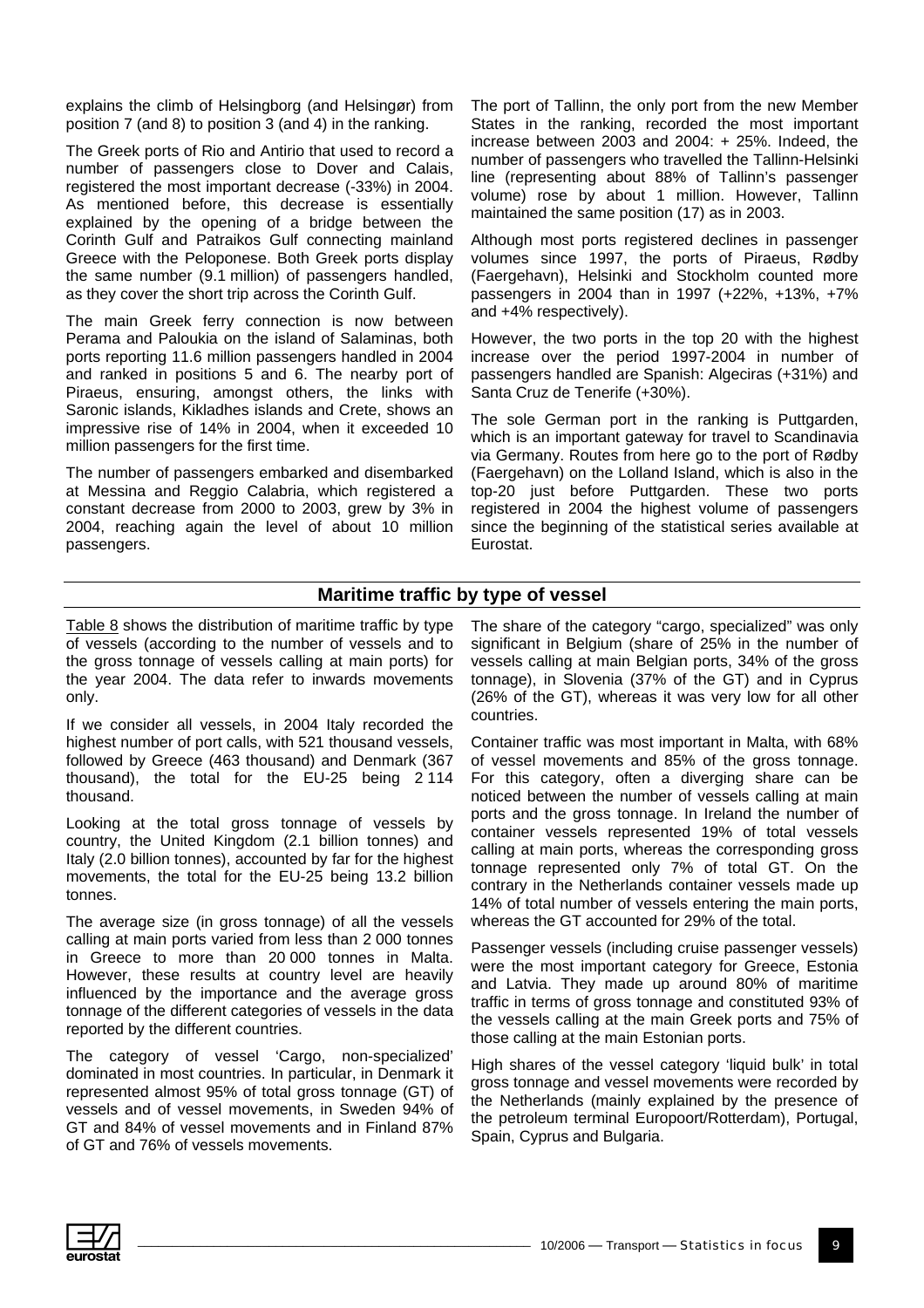#### **Table 8: Number and Gross Tonnage (GT) of vessels in the main ports in 2004, by type of vessel (based on inwards declarations)**

| Vessels GT (in 1000)<br>Vessels GT (in 1000)<br>Vessels GT (in 1000)<br>Vessels GT (in 1000)<br>Vessels GT (in 1000)<br><b>Vessels</b><br>GT (in 1000)<br>4 4 2 5<br>37 905<br>1916<br>9615<br>4 1 0 1<br>40 543<br>1 1 9 8<br>21 915<br>9 1 1 9<br>39 970<br>17 203<br>275 159<br>93<br>4649<br>2 1 3 0<br>9846<br>3695<br>32 454<br>1926<br>7929<br>6 3 8 5<br>18 874<br>7827<br>94 130<br>4 2 1 3<br>120 730<br>1509<br>14 845<br>13 9 29<br>249 558<br>570<br>3820<br>2750<br>43 835<br>27 596<br>246 937<br>7623<br>154 196<br>3 1 3 2<br>4 9 4 9<br>906<br>23 975<br>$\overline{7}$<br>27<br>2 1 1 5<br>31 068<br>2 1 2 3<br>28 939<br>5781<br>76 102<br>348 402<br>1 017 471<br>74 503<br>641 438<br>1 2 6 6<br>14 096<br>9673<br>28 948<br>31 4 20<br>281 164<br>247<br>11<br>581<br>2 1 3 2<br>31<br>113<br>151<br>563<br>3988<br>3838<br>÷<br>369<br>2 1 4 6<br>15<br>8841<br>27810<br>11 939<br>16 944<br>201 001<br>428 454<br>690 167<br>25 994<br>302 565<br>5808<br>8674<br>40<br>1 2 6 8<br>470<br>17898<br>287<br>633<br>20 904<br>228<br>÷<br>÷<br>÷<br>÷<br>÷<br>÷<br>8 0 6 3<br>61 237<br>713<br>8076<br>5734<br>14<br>11<br>114<br>168<br>24 401<br>1 078 903<br>30 264<br>456 703<br>366 981<br>125 975<br>1 011 562<br>22709<br>270 267<br>462 598<br>856 869<br>120 467<br>1 261 969<br><b>FRANCE</b><br><b>ITALY</b><br><b>CYPRUS</b><br><b>LATVIA</b><br><b>LITHUANIA</b><br><b>IRELAND</b><br>Vessels GT (in 1000)<br>Vessels GT (in 1000)<br><b>Vessels</b><br>GT (in 1000)<br>Vessels GT (in 1000)<br>Vessels GT (in 1000)<br>Vessels GT (in 1000)<br>8657<br>138 468<br>1626<br>8757<br>16740<br>201 262<br>822<br>6728<br>135<br>1 3 5 2<br>54<br>614<br>46 084<br>875<br>1 0 4 9<br>DRY BULK<br>4 1 5 0<br>7514<br>3634<br>63 229<br>98<br>1 1 4 1<br>506<br>1 3 9 8<br>84<br>1 4 8 9<br>4 8 0 7<br>147 866<br>2 4 8 0<br>11 258<br>8 0 4 1<br>208 914<br>788<br>10 169<br>432<br>2 4 6 1<br>291<br>37<br>1 3 5 4<br>26 877<br>349<br>8 1 5 7<br>2 1 9 4<br>50 639<br>582<br>10880<br>6<br>$\cdot$ :<br>21 074<br>793 708<br>7637<br>132 754<br>361 559<br>1 322 618<br>1541<br>5964<br>72<br>746<br>2 1 3 6<br>43 083<br>101<br>DRY CARGO BARGE<br>737<br>1639<br>3<br>3<br>43<br>$\overline{1}$<br>÷<br>$\ddot{\phantom{a}}$<br>3<br>PASSENGER (NO CRUISE)<br>4 0 0 4<br>20 552<br>21<br>911<br>123 974<br>38 930<br>444<br>7 1 8 9<br>888<br>13 003<br>$\overline{2}$<br>22 572<br>594<br>CRUISE PASSENGER ONLY<br>897<br>119<br>3413<br>2816<br>112 638<br>48<br>OFFSHORE ACTIVITIES*<br>18<br>63<br>2<br>5<br>993<br>857<br>OTHERS**<br>15 5 86<br>12746<br>31<br>98<br>302<br>55<br>40<br>24<br>42<br>266<br>520 719<br>42 373<br>25 003<br>82 556<br>1 208 937<br>13 109<br>172769<br>2 000 825<br>4544<br>2091<br>19 001<br>2688<br><b>MALTA</b><br><b>POLAND</b><br><b>NETHERLANDS</b><br><b>PORTUGAL</b><br><b>SLOVENIA</b><br><b>FINLAND</b><br><b>Vessels</b><br>GT (in 1000)<br>Vessels GT (in 1000)<br>Vessels GT (in 1000)<br>Vessels GT (in 1000)<br>Vessels GT (in 1000)<br>Vessels GT (in 1000)<br><b>LIQUID BULK</b><br>73<br>1 0 4 3<br>10 241<br>144 884<br>685<br>5424<br>2 1 1 9<br>25 9 21<br>119<br>1748<br>3 4 3 8<br>31 102<br>461<br>2 3 9 6<br>2444<br>97 785<br>875<br>7708<br>709<br>10 144<br>616<br>5 3 4 8<br>835<br>7618<br>39 4 85<br>1603<br>6736<br>201 066<br>423<br>2 3 5 9<br>1961<br>18 353<br>302<br>5 3 1 6<br>1799<br>12 656<br>900<br>3 9 9 0<br>19<br>181<br>129<br>1652<br>81<br>495<br>10788<br>400<br>8 3 1 5<br>277<br>3595<br>30 251<br>CARGO, NON-SPECIALIZED<br>190<br>24 535<br>238 903<br>3317<br>32 878<br>5 6 0 9<br>361<br>1 6 6 4<br>31 261<br>517 094<br>4 3 8 0<br>116<br>512<br>8<br>98<br>195<br>1 3 5 5<br>4<br>÷<br>PASSENGER (NO CRUISE)<br>1579<br>721<br>294<br>6813<br>23<br>33<br>2 0 6 3<br>10 300<br>67<br>1 2 1 0<br>7754<br>25<br>1 3 1 8<br>69<br>1948<br>439<br>14 502<br>217<br>$\overline{1}$<br>OFFSHORE ACTIVITIES*<br>1891<br>4 0 1 7<br>27<br>81<br>1687<br>4870<br>8 1 0 8<br>52 244<br>2 3 4 6<br>46700<br>47755<br>696 073<br>14 8 84<br>104 694<br>11 657<br>116 861<br>1920<br>22 6 20<br>41 245<br>594 893<br><b>SWEDEN</b><br><b>UNITED KINGDOM</b><br><b>BULGARIA</b><br><b>ROMANIA</b><br><b>NORWAY</b><br><b>ICELAND</b><br>Vessels GT (in 1000)<br>Vessels GT (in 1000)<br><b>Vessels</b><br>GT (in 1000)<br>Vessels GT (in 1000)<br>Vessels GT (in 1000)<br>Vessels GT (in 1000)<br>27 941<br>5975<br><b>LIQUID BULK</b><br>3 4 2 7<br>16756<br>185 454<br>409<br>309<br>5 6 0 2<br>3 4 7 8<br>26 430<br>t<br>DRY BULK<br>8730<br>58 393<br>10 175<br>8895<br>1937<br>3 1 5 3<br>1 1 3 1<br>7 1 1 8<br>1 0 2 6<br>2836<br>÷<br>197 106<br>6 1 7 1<br>1 3 2 2<br>13 576<br>6894<br>545<br>4 0 64<br>1 1 8 3<br>15 4 83<br>1419<br>CARGO, SPECIALIZED<br>292<br>7957<br>4 3 2 6<br>103 545<br>107<br>1 0 3 7<br>120<br>926<br>$\mathbf{1}$<br>0<br>72 705<br>1 001 399<br>108 116<br>1 561 256<br>1 2 4 2<br>4922<br>19<br>24 105<br>149 027<br>70<br>239<br>1413<br>134<br>103<br>$\overline{2}$<br>2<br>47<br>160<br>$\overline{2}$<br>-1<br>3571<br>40<br>7 1 5 5<br>$\overline{7}$<br>$\overline{2}$<br>377<br>1861<br>55 475<br>44 295<br>135<br>3774<br>1 3 2 7<br>÷<br>÷ |                        |              | <b>BELGIUM</b> |      | <b>DENMARK</b> | <b>GERMANY</b> |  | <b>ESTONIA</b> | <b>GREECE</b> |         | <b>SPAIN</b> |
|--------------------------------------------------------------------------------------------------------------------------------------------------------------------------------------------------------------------------------------------------------------------------------------------------------------------------------------------------------------------------------------------------------------------------------------------------------------------------------------------------------------------------------------------------------------------------------------------------------------------------------------------------------------------------------------------------------------------------------------------------------------------------------------------------------------------------------------------------------------------------------------------------------------------------------------------------------------------------------------------------------------------------------------------------------------------------------------------------------------------------------------------------------------------------------------------------------------------------------------------------------------------------------------------------------------------------------------------------------------------------------------------------------------------------------------------------------------------------------------------------------------------------------------------------------------------------------------------------------------------------------------------------------------------------------------------------------------------------------------------------------------------------------------------------------------------------------------------------------------------------------------------------------------------------------------------------------------------------------------------------------------------------------------------------------------------------------------------------------------------------------------------------------------------------------------------------------------------------------------------------------------------------------------------------------------------------------------------------------------------------------------------------------------------------------------------------------------------------------------------------------------------------------------------------------------------------------------------------------------------------------------------------------------------------------------------------------------------------------------------------------------------------------------------------------------------------------------------------------------------------------------------------------------------------------------------------------------------------------------------------------------------------------------------------------------------------------------------------------------------------------------------------------------------------------------------------------------------------------------------------------------------------------------------------------------------------------------------------------------------------------------------------------------------------------------------------------------------------------------------------------------------------------------------------------------------------------------------------------------------------------------------------------------------------------------------------------------------------------------------------------------------------------------------------------------------------------------------------------------------------------------------------------------------------------------------------------------------------------------------------------------------------------------------------------------------------------------------------------------------------------------------------------------------------------------------------------------------------------------------------------------------------------------------------------------------------------------------------------------------------------------------------------------------------------------------------------------------------------------------------------------------------------------------------------------------------------------------------------------------------------------------------------------------------------------------------------------------------------------------------------------------------------------------------------------------------------------------------------------------------------------------------------------------------------------------------------------------------------------------------------------------------------------------------------------------------------------------------------------------------------------------------------------------------------------------------------------|------------------------|--------------|----------------|------|----------------|----------------|--|----------------|---------------|---------|--------------|
|                                                                                                                                                                                                                                                                                                                                                                                                                                                                                                                                                                                                                                                                                                                                                                                                                                                                                                                                                                                                                                                                                                                                                                                                                                                                                                                                                                                                                                                                                                                                                                                                                                                                                                                                                                                                                                                                                                                                                                                                                                                                                                                                                                                                                                                                                                                                                                                                                                                                                                                                                                                                                                                                                                                                                                                                                                                                                                                                                                                                                                                                                                                                                                                                                                                                                                                                                                                                                                                                                                                                                                                                                                                                                                                                                                                                                                                                                                                                                                                                                                                                                                                                                                                                                                                                                                                                                                                                                                                                                                                                                                                                                                                                                                                                                                                                                                                                                                                                                                                                                                                                                                                                                                                                              |                        |              |                |      |                |                |  |                |               |         |              |
|                                                                                                                                                                                                                                                                                                                                                                                                                                                                                                                                                                                                                                                                                                                                                                                                                                                                                                                                                                                                                                                                                                                                                                                                                                                                                                                                                                                                                                                                                                                                                                                                                                                                                                                                                                                                                                                                                                                                                                                                                                                                                                                                                                                                                                                                                                                                                                                                                                                                                                                                                                                                                                                                                                                                                                                                                                                                                                                                                                                                                                                                                                                                                                                                                                                                                                                                                                                                                                                                                                                                                                                                                                                                                                                                                                                                                                                                                                                                                                                                                                                                                                                                                                                                                                                                                                                                                                                                                                                                                                                                                                                                                                                                                                                                                                                                                                                                                                                                                                                                                                                                                                                                                                                                              | <b>LIQUID BULK</b>     |              |                |      |                |                |  |                |               |         |              |
|                                                                                                                                                                                                                                                                                                                                                                                                                                                                                                                                                                                                                                                                                                                                                                                                                                                                                                                                                                                                                                                                                                                                                                                                                                                                                                                                                                                                                                                                                                                                                                                                                                                                                                                                                                                                                                                                                                                                                                                                                                                                                                                                                                                                                                                                                                                                                                                                                                                                                                                                                                                                                                                                                                                                                                                                                                                                                                                                                                                                                                                                                                                                                                                                                                                                                                                                                                                                                                                                                                                                                                                                                                                                                                                                                                                                                                                                                                                                                                                                                                                                                                                                                                                                                                                                                                                                                                                                                                                                                                                                                                                                                                                                                                                                                                                                                                                                                                                                                                                                                                                                                                                                                                                                              | DRY BULK               |              |                |      |                |                |  |                |               |         |              |
|                                                                                                                                                                                                                                                                                                                                                                                                                                                                                                                                                                                                                                                                                                                                                                                                                                                                                                                                                                                                                                                                                                                                                                                                                                                                                                                                                                                                                                                                                                                                                                                                                                                                                                                                                                                                                                                                                                                                                                                                                                                                                                                                                                                                                                                                                                                                                                                                                                                                                                                                                                                                                                                                                                                                                                                                                                                                                                                                                                                                                                                                                                                                                                                                                                                                                                                                                                                                                                                                                                                                                                                                                                                                                                                                                                                                                                                                                                                                                                                                                                                                                                                                                                                                                                                                                                                                                                                                                                                                                                                                                                                                                                                                                                                                                                                                                                                                                                                                                                                                                                                                                                                                                                                                              | <b>CONTAINER</b>       |              |                |      |                |                |  |                |               |         |              |
|                                                                                                                                                                                                                                                                                                                                                                                                                                                                                                                                                                                                                                                                                                                                                                                                                                                                                                                                                                                                                                                                                                                                                                                                                                                                                                                                                                                                                                                                                                                                                                                                                                                                                                                                                                                                                                                                                                                                                                                                                                                                                                                                                                                                                                                                                                                                                                                                                                                                                                                                                                                                                                                                                                                                                                                                                                                                                                                                                                                                                                                                                                                                                                                                                                                                                                                                                                                                                                                                                                                                                                                                                                                                                                                                                                                                                                                                                                                                                                                                                                                                                                                                                                                                                                                                                                                                                                                                                                                                                                                                                                                                                                                                                                                                                                                                                                                                                                                                                                                                                                                                                                                                                                                                              | CARGO, SPECIALIZED     |              |                |      |                |                |  |                |               |         |              |
|                                                                                                                                                                                                                                                                                                                                                                                                                                                                                                                                                                                                                                                                                                                                                                                                                                                                                                                                                                                                                                                                                                                                                                                                                                                                                                                                                                                                                                                                                                                                                                                                                                                                                                                                                                                                                                                                                                                                                                                                                                                                                                                                                                                                                                                                                                                                                                                                                                                                                                                                                                                                                                                                                                                                                                                                                                                                                                                                                                                                                                                                                                                                                                                                                                                                                                                                                                                                                                                                                                                                                                                                                                                                                                                                                                                                                                                                                                                                                                                                                                                                                                                                                                                                                                                                                                                                                                                                                                                                                                                                                                                                                                                                                                                                                                                                                                                                                                                                                                                                                                                                                                                                                                                                              | CARGO, NON-SPECIALIZED |              |                |      |                |                |  |                |               |         |              |
|                                                                                                                                                                                                                                                                                                                                                                                                                                                                                                                                                                                                                                                                                                                                                                                                                                                                                                                                                                                                                                                                                                                                                                                                                                                                                                                                                                                                                                                                                                                                                                                                                                                                                                                                                                                                                                                                                                                                                                                                                                                                                                                                                                                                                                                                                                                                                                                                                                                                                                                                                                                                                                                                                                                                                                                                                                                                                                                                                                                                                                                                                                                                                                                                                                                                                                                                                                                                                                                                                                                                                                                                                                                                                                                                                                                                                                                                                                                                                                                                                                                                                                                                                                                                                                                                                                                                                                                                                                                                                                                                                                                                                                                                                                                                                                                                                                                                                                                                                                                                                                                                                                                                                                                                              | DRY CARGO BARGE        |              |                |      |                |                |  |                |               |         |              |
|                                                                                                                                                                                                                                                                                                                                                                                                                                                                                                                                                                                                                                                                                                                                                                                                                                                                                                                                                                                                                                                                                                                                                                                                                                                                                                                                                                                                                                                                                                                                                                                                                                                                                                                                                                                                                                                                                                                                                                                                                                                                                                                                                                                                                                                                                                                                                                                                                                                                                                                                                                                                                                                                                                                                                                                                                                                                                                                                                                                                                                                                                                                                                                                                                                                                                                                                                                                                                                                                                                                                                                                                                                                                                                                                                                                                                                                                                                                                                                                                                                                                                                                                                                                                                                                                                                                                                                                                                                                                                                                                                                                                                                                                                                                                                                                                                                                                                                                                                                                                                                                                                                                                                                                                              | PASSENGER (NO CRUISE)  |              |                |      |                |                |  |                |               |         |              |
|                                                                                                                                                                                                                                                                                                                                                                                                                                                                                                                                                                                                                                                                                                                                                                                                                                                                                                                                                                                                                                                                                                                                                                                                                                                                                                                                                                                                                                                                                                                                                                                                                                                                                                                                                                                                                                                                                                                                                                                                                                                                                                                                                                                                                                                                                                                                                                                                                                                                                                                                                                                                                                                                                                                                                                                                                                                                                                                                                                                                                                                                                                                                                                                                                                                                                                                                                                                                                                                                                                                                                                                                                                                                                                                                                                                                                                                                                                                                                                                                                                                                                                                                                                                                                                                                                                                                                                                                                                                                                                                                                                                                                                                                                                                                                                                                                                                                                                                                                                                                                                                                                                                                                                                                              | CRUISE PASSENGER ONLY  |              |                |      |                |                |  |                |               |         |              |
|                                                                                                                                                                                                                                                                                                                                                                                                                                                                                                                                                                                                                                                                                                                                                                                                                                                                                                                                                                                                                                                                                                                                                                                                                                                                                                                                                                                                                                                                                                                                                                                                                                                                                                                                                                                                                                                                                                                                                                                                                                                                                                                                                                                                                                                                                                                                                                                                                                                                                                                                                                                                                                                                                                                                                                                                                                                                                                                                                                                                                                                                                                                                                                                                                                                                                                                                                                                                                                                                                                                                                                                                                                                                                                                                                                                                                                                                                                                                                                                                                                                                                                                                                                                                                                                                                                                                                                                                                                                                                                                                                                                                                                                                                                                                                                                                                                                                                                                                                                                                                                                                                                                                                                                                              | OFFSHORE ACTIVITIES*   |              |                |      |                |                |  |                |               |         |              |
|                                                                                                                                                                                                                                                                                                                                                                                                                                                                                                                                                                                                                                                                                                                                                                                                                                                                                                                                                                                                                                                                                                                                                                                                                                                                                                                                                                                                                                                                                                                                                                                                                                                                                                                                                                                                                                                                                                                                                                                                                                                                                                                                                                                                                                                                                                                                                                                                                                                                                                                                                                                                                                                                                                                                                                                                                                                                                                                                                                                                                                                                                                                                                                                                                                                                                                                                                                                                                                                                                                                                                                                                                                                                                                                                                                                                                                                                                                                                                                                                                                                                                                                                                                                                                                                                                                                                                                                                                                                                                                                                                                                                                                                                                                                                                                                                                                                                                                                                                                                                                                                                                                                                                                                                              | OTHERS**               |              |                |      |                |                |  |                |               |         |              |
|                                                                                                                                                                                                                                                                                                                                                                                                                                                                                                                                                                                                                                                                                                                                                                                                                                                                                                                                                                                                                                                                                                                                                                                                                                                                                                                                                                                                                                                                                                                                                                                                                                                                                                                                                                                                                                                                                                                                                                                                                                                                                                                                                                                                                                                                                                                                                                                                                                                                                                                                                                                                                                                                                                                                                                                                                                                                                                                                                                                                                                                                                                                                                                                                                                                                                                                                                                                                                                                                                                                                                                                                                                                                                                                                                                                                                                                                                                                                                                                                                                                                                                                                                                                                                                                                                                                                                                                                                                                                                                                                                                                                                                                                                                                                                                                                                                                                                                                                                                                                                                                                                                                                                                                                              | <b>TOTAL</b>           |              |                |      |                |                |  |                |               |         |              |
|                                                                                                                                                                                                                                                                                                                                                                                                                                                                                                                                                                                                                                                                                                                                                                                                                                                                                                                                                                                                                                                                                                                                                                                                                                                                                                                                                                                                                                                                                                                                                                                                                                                                                                                                                                                                                                                                                                                                                                                                                                                                                                                                                                                                                                                                                                                                                                                                                                                                                                                                                                                                                                                                                                                                                                                                                                                                                                                                                                                                                                                                                                                                                                                                                                                                                                                                                                                                                                                                                                                                                                                                                                                                                                                                                                                                                                                                                                                                                                                                                                                                                                                                                                                                                                                                                                                                                                                                                                                                                                                                                                                                                                                                                                                                                                                                                                                                                                                                                                                                                                                                                                                                                                                                              |                        |              |                |      |                |                |  |                |               |         |              |
|                                                                                                                                                                                                                                                                                                                                                                                                                                                                                                                                                                                                                                                                                                                                                                                                                                                                                                                                                                                                                                                                                                                                                                                                                                                                                                                                                                                                                                                                                                                                                                                                                                                                                                                                                                                                                                                                                                                                                                                                                                                                                                                                                                                                                                                                                                                                                                                                                                                                                                                                                                                                                                                                                                                                                                                                                                                                                                                                                                                                                                                                                                                                                                                                                                                                                                                                                                                                                                                                                                                                                                                                                                                                                                                                                                                                                                                                                                                                                                                                                                                                                                                                                                                                                                                                                                                                                                                                                                                                                                                                                                                                                                                                                                                                                                                                                                                                                                                                                                                                                                                                                                                                                                                                              |                        |              |                |      |                |                |  |                |               |         |              |
|                                                                                                                                                                                                                                                                                                                                                                                                                                                                                                                                                                                                                                                                                                                                                                                                                                                                                                                                                                                                                                                                                                                                                                                                                                                                                                                                                                                                                                                                                                                                                                                                                                                                                                                                                                                                                                                                                                                                                                                                                                                                                                                                                                                                                                                                                                                                                                                                                                                                                                                                                                                                                                                                                                                                                                                                                                                                                                                                                                                                                                                                                                                                                                                                                                                                                                                                                                                                                                                                                                                                                                                                                                                                                                                                                                                                                                                                                                                                                                                                                                                                                                                                                                                                                                                                                                                                                                                                                                                                                                                                                                                                                                                                                                                                                                                                                                                                                                                                                                                                                                                                                                                                                                                                              | <b>LIQUID BULK</b>     |              |                |      |                |                |  |                |               |         |              |
|                                                                                                                                                                                                                                                                                                                                                                                                                                                                                                                                                                                                                                                                                                                                                                                                                                                                                                                                                                                                                                                                                                                                                                                                                                                                                                                                                                                                                                                                                                                                                                                                                                                                                                                                                                                                                                                                                                                                                                                                                                                                                                                                                                                                                                                                                                                                                                                                                                                                                                                                                                                                                                                                                                                                                                                                                                                                                                                                                                                                                                                                                                                                                                                                                                                                                                                                                                                                                                                                                                                                                                                                                                                                                                                                                                                                                                                                                                                                                                                                                                                                                                                                                                                                                                                                                                                                                                                                                                                                                                                                                                                                                                                                                                                                                                                                                                                                                                                                                                                                                                                                                                                                                                                                              |                        |              |                |      |                |                |  |                |               |         |              |
|                                                                                                                                                                                                                                                                                                                                                                                                                                                                                                                                                                                                                                                                                                                                                                                                                                                                                                                                                                                                                                                                                                                                                                                                                                                                                                                                                                                                                                                                                                                                                                                                                                                                                                                                                                                                                                                                                                                                                                                                                                                                                                                                                                                                                                                                                                                                                                                                                                                                                                                                                                                                                                                                                                                                                                                                                                                                                                                                                                                                                                                                                                                                                                                                                                                                                                                                                                                                                                                                                                                                                                                                                                                                                                                                                                                                                                                                                                                                                                                                                                                                                                                                                                                                                                                                                                                                                                                                                                                                                                                                                                                                                                                                                                                                                                                                                                                                                                                                                                                                                                                                                                                                                                                                              | <b>CONTAINER</b>       |              |                |      |                |                |  |                |               |         |              |
|                                                                                                                                                                                                                                                                                                                                                                                                                                                                                                                                                                                                                                                                                                                                                                                                                                                                                                                                                                                                                                                                                                                                                                                                                                                                                                                                                                                                                                                                                                                                                                                                                                                                                                                                                                                                                                                                                                                                                                                                                                                                                                                                                                                                                                                                                                                                                                                                                                                                                                                                                                                                                                                                                                                                                                                                                                                                                                                                                                                                                                                                                                                                                                                                                                                                                                                                                                                                                                                                                                                                                                                                                                                                                                                                                                                                                                                                                                                                                                                                                                                                                                                                                                                                                                                                                                                                                                                                                                                                                                                                                                                                                                                                                                                                                                                                                                                                                                                                                                                                                                                                                                                                                                                                              | CARGO, SPECIALIZED     |              |                |      |                |                |  |                |               |         |              |
|                                                                                                                                                                                                                                                                                                                                                                                                                                                                                                                                                                                                                                                                                                                                                                                                                                                                                                                                                                                                                                                                                                                                                                                                                                                                                                                                                                                                                                                                                                                                                                                                                                                                                                                                                                                                                                                                                                                                                                                                                                                                                                                                                                                                                                                                                                                                                                                                                                                                                                                                                                                                                                                                                                                                                                                                                                                                                                                                                                                                                                                                                                                                                                                                                                                                                                                                                                                                                                                                                                                                                                                                                                                                                                                                                                                                                                                                                                                                                                                                                                                                                                                                                                                                                                                                                                                                                                                                                                                                                                                                                                                                                                                                                                                                                                                                                                                                                                                                                                                                                                                                                                                                                                                                              | CARGO, NON-SPECIALIZED |              |                |      |                |                |  |                |               |         |              |
|                                                                                                                                                                                                                                                                                                                                                                                                                                                                                                                                                                                                                                                                                                                                                                                                                                                                                                                                                                                                                                                                                                                                                                                                                                                                                                                                                                                                                                                                                                                                                                                                                                                                                                                                                                                                                                                                                                                                                                                                                                                                                                                                                                                                                                                                                                                                                                                                                                                                                                                                                                                                                                                                                                                                                                                                                                                                                                                                                                                                                                                                                                                                                                                                                                                                                                                                                                                                                                                                                                                                                                                                                                                                                                                                                                                                                                                                                                                                                                                                                                                                                                                                                                                                                                                                                                                                                                                                                                                                                                                                                                                                                                                                                                                                                                                                                                                                                                                                                                                                                                                                                                                                                                                                              |                        |              |                |      |                |                |  |                |               |         |              |
|                                                                                                                                                                                                                                                                                                                                                                                                                                                                                                                                                                                                                                                                                                                                                                                                                                                                                                                                                                                                                                                                                                                                                                                                                                                                                                                                                                                                                                                                                                                                                                                                                                                                                                                                                                                                                                                                                                                                                                                                                                                                                                                                                                                                                                                                                                                                                                                                                                                                                                                                                                                                                                                                                                                                                                                                                                                                                                                                                                                                                                                                                                                                                                                                                                                                                                                                                                                                                                                                                                                                                                                                                                                                                                                                                                                                                                                                                                                                                                                                                                                                                                                                                                                                                                                                                                                                                                                                                                                                                                                                                                                                                                                                                                                                                                                                                                                                                                                                                                                                                                                                                                                                                                                                              |                        |              |                |      |                |                |  |                |               |         |              |
|                                                                                                                                                                                                                                                                                                                                                                                                                                                                                                                                                                                                                                                                                                                                                                                                                                                                                                                                                                                                                                                                                                                                                                                                                                                                                                                                                                                                                                                                                                                                                                                                                                                                                                                                                                                                                                                                                                                                                                                                                                                                                                                                                                                                                                                                                                                                                                                                                                                                                                                                                                                                                                                                                                                                                                                                                                                                                                                                                                                                                                                                                                                                                                                                                                                                                                                                                                                                                                                                                                                                                                                                                                                                                                                                                                                                                                                                                                                                                                                                                                                                                                                                                                                                                                                                                                                                                                                                                                                                                                                                                                                                                                                                                                                                                                                                                                                                                                                                                                                                                                                                                                                                                                                                              |                        |              |                |      |                |                |  |                |               |         |              |
|                                                                                                                                                                                                                                                                                                                                                                                                                                                                                                                                                                                                                                                                                                                                                                                                                                                                                                                                                                                                                                                                                                                                                                                                                                                                                                                                                                                                                                                                                                                                                                                                                                                                                                                                                                                                                                                                                                                                                                                                                                                                                                                                                                                                                                                                                                                                                                                                                                                                                                                                                                                                                                                                                                                                                                                                                                                                                                                                                                                                                                                                                                                                                                                                                                                                                                                                                                                                                                                                                                                                                                                                                                                                                                                                                                                                                                                                                                                                                                                                                                                                                                                                                                                                                                                                                                                                                                                                                                                                                                                                                                                                                                                                                                                                                                                                                                                                                                                                                                                                                                                                                                                                                                                                              |                        |              |                |      |                |                |  |                |               |         |              |
|                                                                                                                                                                                                                                                                                                                                                                                                                                                                                                                                                                                                                                                                                                                                                                                                                                                                                                                                                                                                                                                                                                                                                                                                                                                                                                                                                                                                                                                                                                                                                                                                                                                                                                                                                                                                                                                                                                                                                                                                                                                                                                                                                                                                                                                                                                                                                                                                                                                                                                                                                                                                                                                                                                                                                                                                                                                                                                                                                                                                                                                                                                                                                                                                                                                                                                                                                                                                                                                                                                                                                                                                                                                                                                                                                                                                                                                                                                                                                                                                                                                                                                                                                                                                                                                                                                                                                                                                                                                                                                                                                                                                                                                                                                                                                                                                                                                                                                                                                                                                                                                                                                                                                                                                              |                        |              |                |      |                |                |  |                |               |         |              |
|                                                                                                                                                                                                                                                                                                                                                                                                                                                                                                                                                                                                                                                                                                                                                                                                                                                                                                                                                                                                                                                                                                                                                                                                                                                                                                                                                                                                                                                                                                                                                                                                                                                                                                                                                                                                                                                                                                                                                                                                                                                                                                                                                                                                                                                                                                                                                                                                                                                                                                                                                                                                                                                                                                                                                                                                                                                                                                                                                                                                                                                                                                                                                                                                                                                                                                                                                                                                                                                                                                                                                                                                                                                                                                                                                                                                                                                                                                                                                                                                                                                                                                                                                                                                                                                                                                                                                                                                                                                                                                                                                                                                                                                                                                                                                                                                                                                                                                                                                                                                                                                                                                                                                                                                              | <b>TOTAL</b>           |              |                |      |                |                |  |                |               |         |              |
|                                                                                                                                                                                                                                                                                                                                                                                                                                                                                                                                                                                                                                                                                                                                                                                                                                                                                                                                                                                                                                                                                                                                                                                                                                                                                                                                                                                                                                                                                                                                                                                                                                                                                                                                                                                                                                                                                                                                                                                                                                                                                                                                                                                                                                                                                                                                                                                                                                                                                                                                                                                                                                                                                                                                                                                                                                                                                                                                                                                                                                                                                                                                                                                                                                                                                                                                                                                                                                                                                                                                                                                                                                                                                                                                                                                                                                                                                                                                                                                                                                                                                                                                                                                                                                                                                                                                                                                                                                                                                                                                                                                                                                                                                                                                                                                                                                                                                                                                                                                                                                                                                                                                                                                                              |                        |              |                |      |                |                |  |                |               |         |              |
|                                                                                                                                                                                                                                                                                                                                                                                                                                                                                                                                                                                                                                                                                                                                                                                                                                                                                                                                                                                                                                                                                                                                                                                                                                                                                                                                                                                                                                                                                                                                                                                                                                                                                                                                                                                                                                                                                                                                                                                                                                                                                                                                                                                                                                                                                                                                                                                                                                                                                                                                                                                                                                                                                                                                                                                                                                                                                                                                                                                                                                                                                                                                                                                                                                                                                                                                                                                                                                                                                                                                                                                                                                                                                                                                                                                                                                                                                                                                                                                                                                                                                                                                                                                                                                                                                                                                                                                                                                                                                                                                                                                                                                                                                                                                                                                                                                                                                                                                                                                                                                                                                                                                                                                                              |                        |              |                |      |                |                |  |                |               |         |              |
|                                                                                                                                                                                                                                                                                                                                                                                                                                                                                                                                                                                                                                                                                                                                                                                                                                                                                                                                                                                                                                                                                                                                                                                                                                                                                                                                                                                                                                                                                                                                                                                                                                                                                                                                                                                                                                                                                                                                                                                                                                                                                                                                                                                                                                                                                                                                                                                                                                                                                                                                                                                                                                                                                                                                                                                                                                                                                                                                                                                                                                                                                                                                                                                                                                                                                                                                                                                                                                                                                                                                                                                                                                                                                                                                                                                                                                                                                                                                                                                                                                                                                                                                                                                                                                                                                                                                                                                                                                                                                                                                                                                                                                                                                                                                                                                                                                                                                                                                                                                                                                                                                                                                                                                                              |                        |              |                |      |                |                |  |                |               |         |              |
|                                                                                                                                                                                                                                                                                                                                                                                                                                                                                                                                                                                                                                                                                                                                                                                                                                                                                                                                                                                                                                                                                                                                                                                                                                                                                                                                                                                                                                                                                                                                                                                                                                                                                                                                                                                                                                                                                                                                                                                                                                                                                                                                                                                                                                                                                                                                                                                                                                                                                                                                                                                                                                                                                                                                                                                                                                                                                                                                                                                                                                                                                                                                                                                                                                                                                                                                                                                                                                                                                                                                                                                                                                                                                                                                                                                                                                                                                                                                                                                                                                                                                                                                                                                                                                                                                                                                                                                                                                                                                                                                                                                                                                                                                                                                                                                                                                                                                                                                                                                                                                                                                                                                                                                                              | DRY BULK               |              |                |      |                |                |  |                |               |         |              |
|                                                                                                                                                                                                                                                                                                                                                                                                                                                                                                                                                                                                                                                                                                                                                                                                                                                                                                                                                                                                                                                                                                                                                                                                                                                                                                                                                                                                                                                                                                                                                                                                                                                                                                                                                                                                                                                                                                                                                                                                                                                                                                                                                                                                                                                                                                                                                                                                                                                                                                                                                                                                                                                                                                                                                                                                                                                                                                                                                                                                                                                                                                                                                                                                                                                                                                                                                                                                                                                                                                                                                                                                                                                                                                                                                                                                                                                                                                                                                                                                                                                                                                                                                                                                                                                                                                                                                                                                                                                                                                                                                                                                                                                                                                                                                                                                                                                                                                                                                                                                                                                                                                                                                                                                              | <b>CONTAINER</b>       |              |                |      |                |                |  |                |               |         |              |
|                                                                                                                                                                                                                                                                                                                                                                                                                                                                                                                                                                                                                                                                                                                                                                                                                                                                                                                                                                                                                                                                                                                                                                                                                                                                                                                                                                                                                                                                                                                                                                                                                                                                                                                                                                                                                                                                                                                                                                                                                                                                                                                                                                                                                                                                                                                                                                                                                                                                                                                                                                                                                                                                                                                                                                                                                                                                                                                                                                                                                                                                                                                                                                                                                                                                                                                                                                                                                                                                                                                                                                                                                                                                                                                                                                                                                                                                                                                                                                                                                                                                                                                                                                                                                                                                                                                                                                                                                                                                                                                                                                                                                                                                                                                                                                                                                                                                                                                                                                                                                                                                                                                                                                                                              | CARGO, SPECIALIZED     |              |                |      |                |                |  |                |               |         |              |
|                                                                                                                                                                                                                                                                                                                                                                                                                                                                                                                                                                                                                                                                                                                                                                                                                                                                                                                                                                                                                                                                                                                                                                                                                                                                                                                                                                                                                                                                                                                                                                                                                                                                                                                                                                                                                                                                                                                                                                                                                                                                                                                                                                                                                                                                                                                                                                                                                                                                                                                                                                                                                                                                                                                                                                                                                                                                                                                                                                                                                                                                                                                                                                                                                                                                                                                                                                                                                                                                                                                                                                                                                                                                                                                                                                                                                                                                                                                                                                                                                                                                                                                                                                                                                                                                                                                                                                                                                                                                                                                                                                                                                                                                                                                                                                                                                                                                                                                                                                                                                                                                                                                                                                                                              |                        |              |                |      |                |                |  |                |               |         |              |
|                                                                                                                                                                                                                                                                                                                                                                                                                                                                                                                                                                                                                                                                                                                                                                                                                                                                                                                                                                                                                                                                                                                                                                                                                                                                                                                                                                                                                                                                                                                                                                                                                                                                                                                                                                                                                                                                                                                                                                                                                                                                                                                                                                                                                                                                                                                                                                                                                                                                                                                                                                                                                                                                                                                                                                                                                                                                                                                                                                                                                                                                                                                                                                                                                                                                                                                                                                                                                                                                                                                                                                                                                                                                                                                                                                                                                                                                                                                                                                                                                                                                                                                                                                                                                                                                                                                                                                                                                                                                                                                                                                                                                                                                                                                                                                                                                                                                                                                                                                                                                                                                                                                                                                                                              | DRY CARGO BARGE        |              |                |      |                |                |  |                |               |         |              |
|                                                                                                                                                                                                                                                                                                                                                                                                                                                                                                                                                                                                                                                                                                                                                                                                                                                                                                                                                                                                                                                                                                                                                                                                                                                                                                                                                                                                                                                                                                                                                                                                                                                                                                                                                                                                                                                                                                                                                                                                                                                                                                                                                                                                                                                                                                                                                                                                                                                                                                                                                                                                                                                                                                                                                                                                                                                                                                                                                                                                                                                                                                                                                                                                                                                                                                                                                                                                                                                                                                                                                                                                                                                                                                                                                                                                                                                                                                                                                                                                                                                                                                                                                                                                                                                                                                                                                                                                                                                                                                                                                                                                                                                                                                                                                                                                                                                                                                                                                                                                                                                                                                                                                                                                              |                        |              |                |      |                |                |  |                |               |         |              |
|                                                                                                                                                                                                                                                                                                                                                                                                                                                                                                                                                                                                                                                                                                                                                                                                                                                                                                                                                                                                                                                                                                                                                                                                                                                                                                                                                                                                                                                                                                                                                                                                                                                                                                                                                                                                                                                                                                                                                                                                                                                                                                                                                                                                                                                                                                                                                                                                                                                                                                                                                                                                                                                                                                                                                                                                                                                                                                                                                                                                                                                                                                                                                                                                                                                                                                                                                                                                                                                                                                                                                                                                                                                                                                                                                                                                                                                                                                                                                                                                                                                                                                                                                                                                                                                                                                                                                                                                                                                                                                                                                                                                                                                                                                                                                                                                                                                                                                                                                                                                                                                                                                                                                                                                              | CRUISE PASSENGER ONLY  |              |                |      |                |                |  |                |               |         |              |
|                                                                                                                                                                                                                                                                                                                                                                                                                                                                                                                                                                                                                                                                                                                                                                                                                                                                                                                                                                                                                                                                                                                                                                                                                                                                                                                                                                                                                                                                                                                                                                                                                                                                                                                                                                                                                                                                                                                                                                                                                                                                                                                                                                                                                                                                                                                                                                                                                                                                                                                                                                                                                                                                                                                                                                                                                                                                                                                                                                                                                                                                                                                                                                                                                                                                                                                                                                                                                                                                                                                                                                                                                                                                                                                                                                                                                                                                                                                                                                                                                                                                                                                                                                                                                                                                                                                                                                                                                                                                                                                                                                                                                                                                                                                                                                                                                                                                                                                                                                                                                                                                                                                                                                                                              |                        |              |                |      |                |                |  |                |               |         |              |
|                                                                                                                                                                                                                                                                                                                                                                                                                                                                                                                                                                                                                                                                                                                                                                                                                                                                                                                                                                                                                                                                                                                                                                                                                                                                                                                                                                                                                                                                                                                                                                                                                                                                                                                                                                                                                                                                                                                                                                                                                                                                                                                                                                                                                                                                                                                                                                                                                                                                                                                                                                                                                                                                                                                                                                                                                                                                                                                                                                                                                                                                                                                                                                                                                                                                                                                                                                                                                                                                                                                                                                                                                                                                                                                                                                                                                                                                                                                                                                                                                                                                                                                                                                                                                                                                                                                                                                                                                                                                                                                                                                                                                                                                                                                                                                                                                                                                                                                                                                                                                                                                                                                                                                                                              | OTHERS**               |              |                |      |                |                |  |                |               |         |              |
|                                                                                                                                                                                                                                                                                                                                                                                                                                                                                                                                                                                                                                                                                                                                                                                                                                                                                                                                                                                                                                                                                                                                                                                                                                                                                                                                                                                                                                                                                                                                                                                                                                                                                                                                                                                                                                                                                                                                                                                                                                                                                                                                                                                                                                                                                                                                                                                                                                                                                                                                                                                                                                                                                                                                                                                                                                                                                                                                                                                                                                                                                                                                                                                                                                                                                                                                                                                                                                                                                                                                                                                                                                                                                                                                                                                                                                                                                                                                                                                                                                                                                                                                                                                                                                                                                                                                                                                                                                                                                                                                                                                                                                                                                                                                                                                                                                                                                                                                                                                                                                                                                                                                                                                                              | <b>TOTAL</b>           |              |                |      |                |                |  |                |               |         |              |
|                                                                                                                                                                                                                                                                                                                                                                                                                                                                                                                                                                                                                                                                                                                                                                                                                                                                                                                                                                                                                                                                                                                                                                                                                                                                                                                                                                                                                                                                                                                                                                                                                                                                                                                                                                                                                                                                                                                                                                                                                                                                                                                                                                                                                                                                                                                                                                                                                                                                                                                                                                                                                                                                                                                                                                                                                                                                                                                                                                                                                                                                                                                                                                                                                                                                                                                                                                                                                                                                                                                                                                                                                                                                                                                                                                                                                                                                                                                                                                                                                                                                                                                                                                                                                                                                                                                                                                                                                                                                                                                                                                                                                                                                                                                                                                                                                                                                                                                                                                                                                                                                                                                                                                                                              |                        |              |                |      |                |                |  |                |               |         |              |
|                                                                                                                                                                                                                                                                                                                                                                                                                                                                                                                                                                                                                                                                                                                                                                                                                                                                                                                                                                                                                                                                                                                                                                                                                                                                                                                                                                                                                                                                                                                                                                                                                                                                                                                                                                                                                                                                                                                                                                                                                                                                                                                                                                                                                                                                                                                                                                                                                                                                                                                                                                                                                                                                                                                                                                                                                                                                                                                                                                                                                                                                                                                                                                                                                                                                                                                                                                                                                                                                                                                                                                                                                                                                                                                                                                                                                                                                                                                                                                                                                                                                                                                                                                                                                                                                                                                                                                                                                                                                                                                                                                                                                                                                                                                                                                                                                                                                                                                                                                                                                                                                                                                                                                                                              |                        |              |                |      |                |                |  |                |               |         |              |
|                                                                                                                                                                                                                                                                                                                                                                                                                                                                                                                                                                                                                                                                                                                                                                                                                                                                                                                                                                                                                                                                                                                                                                                                                                                                                                                                                                                                                                                                                                                                                                                                                                                                                                                                                                                                                                                                                                                                                                                                                                                                                                                                                                                                                                                                                                                                                                                                                                                                                                                                                                                                                                                                                                                                                                                                                                                                                                                                                                                                                                                                                                                                                                                                                                                                                                                                                                                                                                                                                                                                                                                                                                                                                                                                                                                                                                                                                                                                                                                                                                                                                                                                                                                                                                                                                                                                                                                                                                                                                                                                                                                                                                                                                                                                                                                                                                                                                                                                                                                                                                                                                                                                                                                                              |                        |              |                |      |                |                |  |                |               |         |              |
|                                                                                                                                                                                                                                                                                                                                                                                                                                                                                                                                                                                                                                                                                                                                                                                                                                                                                                                                                                                                                                                                                                                                                                                                                                                                                                                                                                                                                                                                                                                                                                                                                                                                                                                                                                                                                                                                                                                                                                                                                                                                                                                                                                                                                                                                                                                                                                                                                                                                                                                                                                                                                                                                                                                                                                                                                                                                                                                                                                                                                                                                                                                                                                                                                                                                                                                                                                                                                                                                                                                                                                                                                                                                                                                                                                                                                                                                                                                                                                                                                                                                                                                                                                                                                                                                                                                                                                                                                                                                                                                                                                                                                                                                                                                                                                                                                                                                                                                                                                                                                                                                                                                                                                                                              |                        |              |                |      |                |                |  |                |               |         |              |
|                                                                                                                                                                                                                                                                                                                                                                                                                                                                                                                                                                                                                                                                                                                                                                                                                                                                                                                                                                                                                                                                                                                                                                                                                                                                                                                                                                                                                                                                                                                                                                                                                                                                                                                                                                                                                                                                                                                                                                                                                                                                                                                                                                                                                                                                                                                                                                                                                                                                                                                                                                                                                                                                                                                                                                                                                                                                                                                                                                                                                                                                                                                                                                                                                                                                                                                                                                                                                                                                                                                                                                                                                                                                                                                                                                                                                                                                                                                                                                                                                                                                                                                                                                                                                                                                                                                                                                                                                                                                                                                                                                                                                                                                                                                                                                                                                                                                                                                                                                                                                                                                                                                                                                                                              | <b>CONTAINER</b>       |              |                |      |                |                |  |                |               |         |              |
|                                                                                                                                                                                                                                                                                                                                                                                                                                                                                                                                                                                                                                                                                                                                                                                                                                                                                                                                                                                                                                                                                                                                                                                                                                                                                                                                                                                                                                                                                                                                                                                                                                                                                                                                                                                                                                                                                                                                                                                                                                                                                                                                                                                                                                                                                                                                                                                                                                                                                                                                                                                                                                                                                                                                                                                                                                                                                                                                                                                                                                                                                                                                                                                                                                                                                                                                                                                                                                                                                                                                                                                                                                                                                                                                                                                                                                                                                                                                                                                                                                                                                                                                                                                                                                                                                                                                                                                                                                                                                                                                                                                                                                                                                                                                                                                                                                                                                                                                                                                                                                                                                                                                                                                                              |                        |              |                |      |                |                |  |                |               |         |              |
|                                                                                                                                                                                                                                                                                                                                                                                                                                                                                                                                                                                                                                                                                                                                                                                                                                                                                                                                                                                                                                                                                                                                                                                                                                                                                                                                                                                                                                                                                                                                                                                                                                                                                                                                                                                                                                                                                                                                                                                                                                                                                                                                                                                                                                                                                                                                                                                                                                                                                                                                                                                                                                                                                                                                                                                                                                                                                                                                                                                                                                                                                                                                                                                                                                                                                                                                                                                                                                                                                                                                                                                                                                                                                                                                                                                                                                                                                                                                                                                                                                                                                                                                                                                                                                                                                                                                                                                                                                                                                                                                                                                                                                                                                                                                                                                                                                                                                                                                                                                                                                                                                                                                                                                                              | CARGO, NON-SPECIALIZED |              |                |      |                |                |  |                |               |         |              |
|                                                                                                                                                                                                                                                                                                                                                                                                                                                                                                                                                                                                                                                                                                                                                                                                                                                                                                                                                                                                                                                                                                                                                                                                                                                                                                                                                                                                                                                                                                                                                                                                                                                                                                                                                                                                                                                                                                                                                                                                                                                                                                                                                                                                                                                                                                                                                                                                                                                                                                                                                                                                                                                                                                                                                                                                                                                                                                                                                                                                                                                                                                                                                                                                                                                                                                                                                                                                                                                                                                                                                                                                                                                                                                                                                                                                                                                                                                                                                                                                                                                                                                                                                                                                                                                                                                                                                                                                                                                                                                                                                                                                                                                                                                                                                                                                                                                                                                                                                                                                                                                                                                                                                                                                              | DRY CARGO BARGE        |              |                |      |                |                |  |                |               |         |              |
|                                                                                                                                                                                                                                                                                                                                                                                                                                                                                                                                                                                                                                                                                                                                                                                                                                                                                                                                                                                                                                                                                                                                                                                                                                                                                                                                                                                                                                                                                                                                                                                                                                                                                                                                                                                                                                                                                                                                                                                                                                                                                                                                                                                                                                                                                                                                                                                                                                                                                                                                                                                                                                                                                                                                                                                                                                                                                                                                                                                                                                                                                                                                                                                                                                                                                                                                                                                                                                                                                                                                                                                                                                                                                                                                                                                                                                                                                                                                                                                                                                                                                                                                                                                                                                                                                                                                                                                                                                                                                                                                                                                                                                                                                                                                                                                                                                                                                                                                                                                                                                                                                                                                                                                                              | PASSENGER (NO CRUISE)  |              |                |      |                |                |  |                |               |         |              |
|                                                                                                                                                                                                                                                                                                                                                                                                                                                                                                                                                                                                                                                                                                                                                                                                                                                                                                                                                                                                                                                                                                                                                                                                                                                                                                                                                                                                                                                                                                                                                                                                                                                                                                                                                                                                                                                                                                                                                                                                                                                                                                                                                                                                                                                                                                                                                                                                                                                                                                                                                                                                                                                                                                                                                                                                                                                                                                                                                                                                                                                                                                                                                                                                                                                                                                                                                                                                                                                                                                                                                                                                                                                                                                                                                                                                                                                                                                                                                                                                                                                                                                                                                                                                                                                                                                                                                                                                                                                                                                                                                                                                                                                                                                                                                                                                                                                                                                                                                                                                                                                                                                                                                                                                              | CRUISE PASSENGER ONLY  |              |                |      |                |                |  |                |               |         |              |
| ÷                                                                                                                                                                                                                                                                                                                                                                                                                                                                                                                                                                                                                                                                                                                                                                                                                                                                                                                                                                                                                                                                                                                                                                                                                                                                                                                                                                                                                                                                                                                                                                                                                                                                                                                                                                                                                                                                                                                                                                                                                                                                                                                                                                                                                                                                                                                                                                                                                                                                                                                                                                                                                                                                                                                                                                                                                                                                                                                                                                                                                                                                                                                                                                                                                                                                                                                                                                                                                                                                                                                                                                                                                                                                                                                                                                                                                                                                                                                                                                                                                                                                                                                                                                                                                                                                                                                                                                                                                                                                                                                                                                                                                                                                                                                                                                                                                                                                                                                                                                                                                                                                                                                                                                                                            | OFFSHORE ACTIVITIES*   | $\mathbf{1}$ |                | 6533 | 17 006         |                |  |                |               | 2 4 7 3 | 8632         |
| 8 4 7 9<br>$\overline{2}$<br>6 1 2 9<br>14<br>÷                                                                                                                                                                                                                                                                                                                                                                                                                                                                                                                                                                                                                                                                                                                                                                                                                                                                                                                                                                                                                                                                                                                                                                                                                                                                                                                                                                                                                                                                                                                                                                                                                                                                                                                                                                                                                                                                                                                                                                                                                                                                                                                                                                                                                                                                                                                                                                                                                                                                                                                                                                                                                                                                                                                                                                                                                                                                                                                                                                                                                                                                                                                                                                                                                                                                                                                                                                                                                                                                                                                                                                                                                                                                                                                                                                                                                                                                                                                                                                                                                                                                                                                                                                                                                                                                                                                                                                                                                                                                                                                                                                                                                                                                                                                                                                                                                                                                                                                                                                                                                                                                                                                                                              | OTHERS**               |              |                |      |                |                |  |                |               |         |              |
| 87078<br>1 064 591<br>2 135 119<br>22 456<br>2648<br>32 381<br>152 183<br>3370<br>37 666<br>300 011<br>÷                                                                                                                                                                                                                                                                                                                                                                                                                                                                                                                                                                                                                                                                                                                                                                                                                                                                                                                                                                                                                                                                                                                                                                                                                                                                                                                                                                                                                                                                                                                                                                                                                                                                                                                                                                                                                                                                                                                                                                                                                                                                                                                                                                                                                                                                                                                                                                                                                                                                                                                                                                                                                                                                                                                                                                                                                                                                                                                                                                                                                                                                                                                                                                                                                                                                                                                                                                                                                                                                                                                                                                                                                                                                                                                                                                                                                                                                                                                                                                                                                                                                                                                                                                                                                                                                                                                                                                                                                                                                                                                                                                                                                                                                                                                                                                                                                                                                                                                                                                                                                                                                                                     | <b>TOTAL</b>           |              |                |      |                |                |  |                |               |         |              |

\* The reporting of data on vessels for offshore activities is not compulsory.

\*\* "Others" include fishing boats, tugs and miscellaneous vessels (for which reporting is not compulsory) as well as vessels for which the type is unknown.

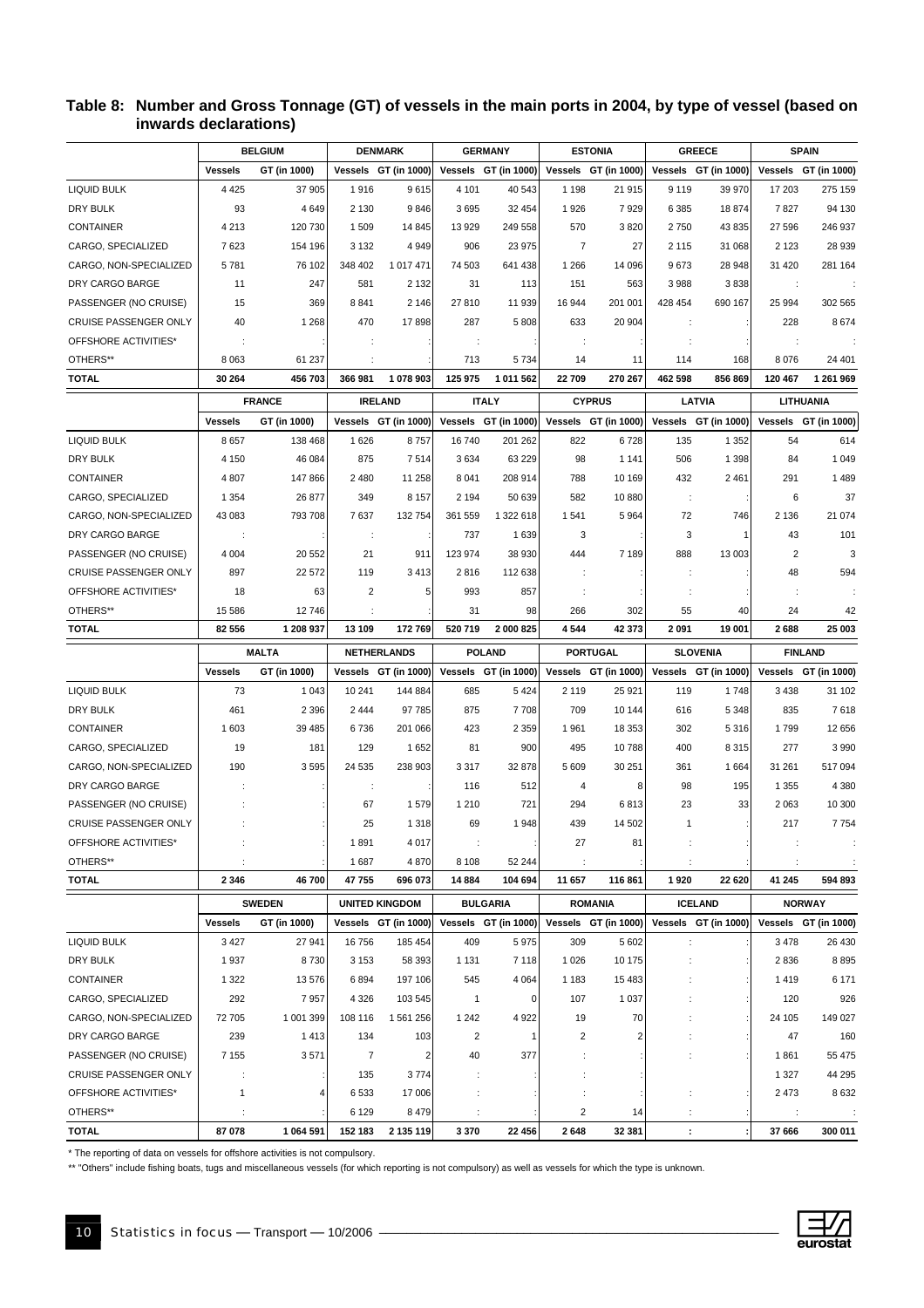#### ¾ **ESSENTIAL INFORMATION – METHODOLOGICAL NOTES**

zzzzzzzzzzzzzzzzzzzzzzzzzzzzzzzzzzzzzzzzzzzzzzzzzzzzzzzzzzzzzzz

The content of this "Statistics in Focus" is based on data collected in the frame of the EU-25 maritime Directive ("Council Directive 95/64/EC of 8.12.1995 on the statistical returns in respect of carriage of goods and passengers by sea" – OJ L320 of  $30.12.1995$ , page 25).

According to the Directive, "main ports" are ports handling more than 1 million tonnes of goods or 200 000 passengers annually. More data are collected for "main ports" than for other ports.

Due to legal derogations granted to Member States, data referring to the period 1997-1999 are not complete for all aspects at EU-15 level.

Data for the New Member States are available in general starting from 2001 to 2003 reference year. As a consequence the geographical coverage of data referring to the period 1997-2002 is not complete at EU-25 level.

EU-25 aggregate refer to the total of 20 Member States. The Czech Republic (CZ), Luxembourg (LU), Hungary (HU), Austria (AT) and Slovakia (SK) have no maritime ports.

**Germany (DE):** Data for the nearby ports of Bremen and Bremerhaven are combined.

**Estonia (EE)** has started to report maritime transport statistics according to the EU maritime Directive beginning with the 2002 reference year. For 2001 only aggregated data were provided.

**Greece (EL):** The statistical coverage of data has considerably improved between 2001 and 2002 reference years. In particular, collection of data on ferry boats started from the last quarter of 2001.

**Spain (ES):** Data include Ceuta and Melilla. The statistical coverage has significantly improved in 2001 (inclusion of new ports). Data only cover "main ports".

France (FR): Data declared by France take into account goods and passenger handling in ports of the French overseas territories (Départements d'Outre Mer / Territoires d'Outre Mer): Réunion, Guyane, Guadeloupe, and Martinique. Transport between those territories and mainland France is part of national transport.

**Latvia (LV)**: Until 2003 data concerning cargo turnover, passengers and vessels cover international traffic only. In 2004, data concerning passengers cover international traffic only.

**Lithuania (LT)**: For 2003 data concerning cargo turnover, passengers and vessels cover international traffic only. For 2001 and 2002, data concerning passengers cover international traffic only.

**Malta (MT):** For 2003 and 2004 data concerning cargo turnover, passengers and vessels cover international traffic only.

**Netherlands (NL)**: Since 2001 data concerning cargo turnover, passengers and vessels cover international traffic only (only Customs data are provided). Some figures (notably those referring to Dutch ports in Table 3) might be slightly underestimated.

Poland (PL): Until 2003 data concerning cargo turnover, passengers and vessels cover international traffic only.

**Portugal (PT):** Data include the Açores and Madeira.

**Slovenia (SI)**: For 2003 and 2004 data concerning cargo turnover, passengers and vessels cover international traffic only.

**Finland (FI):** Until 2000 data concerning cargo turnover, passengers and vessels cover international traffic only.

**United Kingdom (UK):** Port installations located on the Tees estuary report as 'Tees & Hartlepool'. Those located on the Humber estuary report as 'Grimsby & Immingham'. Both are located on the East coast (North Sea) of the United Kingdom. Forth refers to port installations located in the Firth of Forth, close to Edinburgh.

**Romania (RO)**: Until 2002 data concerning cargo turnover and vessels cover international traffic only.

**Norway (NO)** has started to report maritime transport statistics according to the EU maritime Directive beginning with the 2002 reference year. Data before 2002 are not available.

**Table 1:** Data for Spain relate to major ports only.

From 1997 to 1999 Greek data related to major ports only. Estonia, Latvia, Lithuania, Poland, Slovenia, Bulgaria (BG) and Romania started to report data on seaborne transport in 2001, Cyprus (CY) in 2002 and Malta in 2003.

**Tables 2 and 3:** The category "ro-ro mobile units" includes "selfpropelled" and "non self-propelled" units. Ro-ro = roll on / roll off.

**Table 4:** There may be some inconsistencies concerning the registration of containers: in some cases data are limited to lift-on liftoff containers, in some cases containers transported by ro-ro units are also included in the figures.

**Table 5:** In order to estimate maritime transport, the problem of "double counting" (the transport of the same cargo of goods is declared by both the port of loading - as outwards - and the port of unloading – as inwards) has to be addressed. This has been made, as far as possible, when estimating "national transport" of individual countries and "international intra-EU-25 transport" of the EU-25. Ideally, to calculate these aggregates, one should only take inwards declarations (or only outwards declarations). In practice, for instance, national transport = national inwards + "a part of" national outwards declarations, "a part of" including those national outwards declarations, for which the corresponding inwards declarations of the partner port are missing.

The figures shown as "national transport" of the EU-25 are simply based on the sum of the national transport of the Member States.

In other words, the sum of the national and international intra-EU-25 transport of the EU-25 would represent the "national transport of the EU", if the EU was treated as one country.

All the other figures (international intra-EU-25 transport for individual countries and international extra-EU-25 transport) are based on the sum of inwards and outwards declarations.

Latvia has not reported detailed information by partner until 2003 and Poland until mid-2004.

**Table 6:** Data include passengers starting and ending a voyage: in principle cruise passengers on excursion (transit) are excluded.

Figures for Germany are missing up to 1999 (legal derogation).

Portugal: for 1997, only minor ports were reporting.

Spain: data relate to major ports only.

Latvia, Lithuania, Poland, Slovenia and Bulgaria started to report passenger data in 2001; Estonia and Cyprus in 2002 and Malta in 2003. No data available for Romania.

**Table 7:** Data include passengers starting and ending a voyage: in principle cruise passengers on excursion (transit) are excluded. There are no data available for German ports up to and including 1999 (legal derogation).

**Table 8:** There may be some inconsistencies between countries concerning the interpretation of "inwards declarations" concept: either vessels entering the port or vessels unloading goods (disembarking passengers in the port).

The breakdown by type of vessels should be considered with some caution, due to possible inconsistencies regarding the implementation of the classification of vessels (notably for "ferries"). Iceland did not report data on vessel traffic.

All the figures presented in this publication are from Eurostat and reflect the **state of data availability** in Eurostat's free dissemination database of **July 2006**.

**This publication** was produced with the assistance of Manuel Da Silva (data) and Marion Biré (comments).